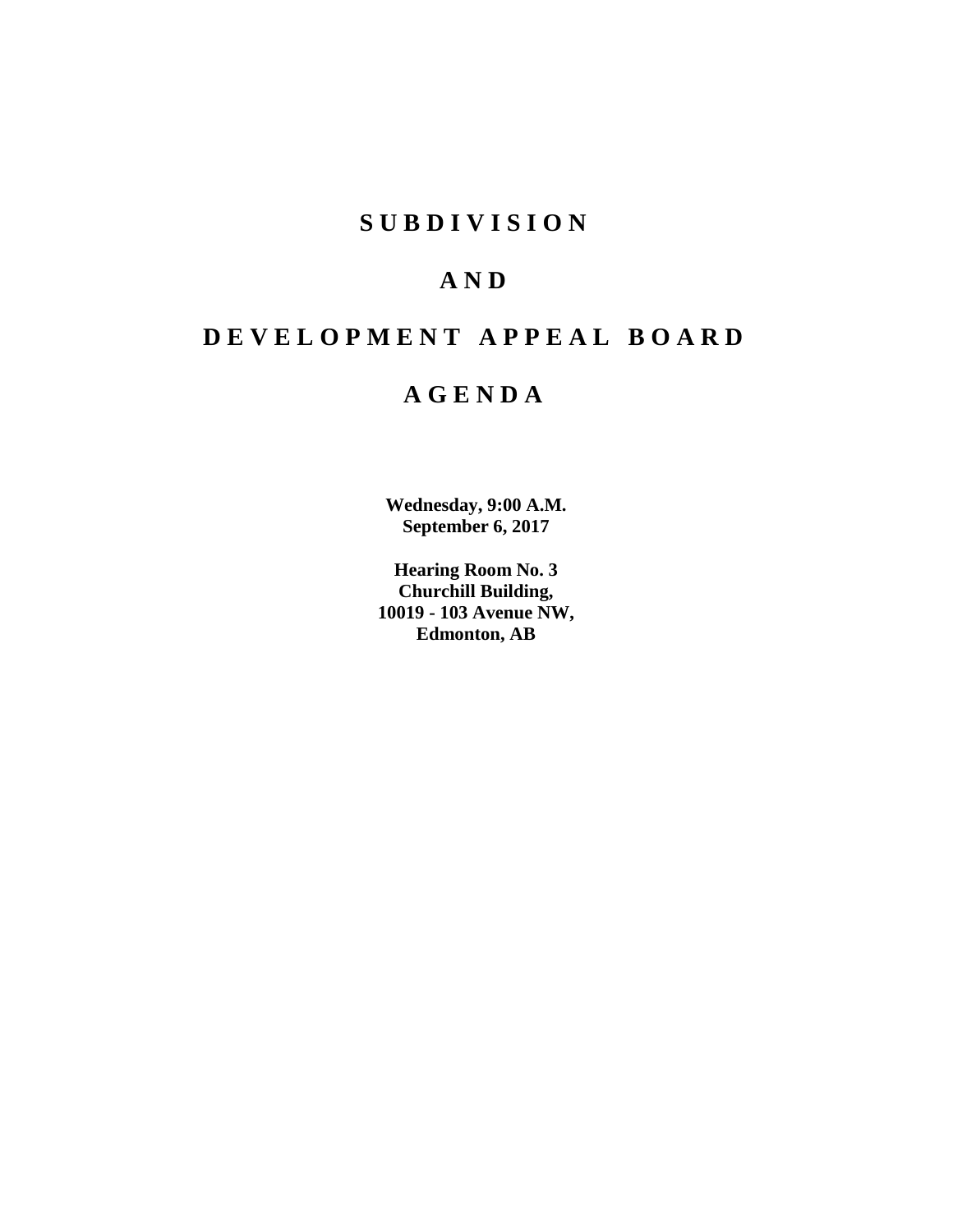## **SUBDIVISION AND DEVELOPMENT APPEAL BOARD HEARING ROOM NO. 3**

|              | 9:00 A.M.    | SDAB-D-17-163 |                                                                                                                                                                                                                   |
|--------------|--------------|---------------|-------------------------------------------------------------------------------------------------------------------------------------------------------------------------------------------------------------------|
|              |              |               | Construct a Recycling Depot                                                                                                                                                                                       |
|              |              |               | 5240 - Ellerslie Road SW                                                                                                                                                                                          |
|              |              |               | Project No.: 242635653-001                                                                                                                                                                                        |
|              |              |               |                                                                                                                                                                                                                   |
| $\mathbf{H}$ | 1:30 P.M.    | SDAB-D-17-164 |                                                                                                                                                                                                                   |
|              |              |               | Change a portion of Restaurant Use to a Bar and<br>Neighbourhood Pub use (128 square metres of<br>public space, maximum 60 seats) and a Major<br>Amusement Establishment Use (14 square)<br>metres of floor area) |
|              |              |               | 15025 - 111 Avenue NW<br>Project No.: 252680475-001                                                                                                                                                               |
|              |              |               |                                                                                                                                                                                                                   |
|              | <b>NOTE:</b> |               | Unless otherwise stated, all references to "Section numbers" refer to<br>the authority under the Edmonton Zoning Bylaw 12800.                                                                                     |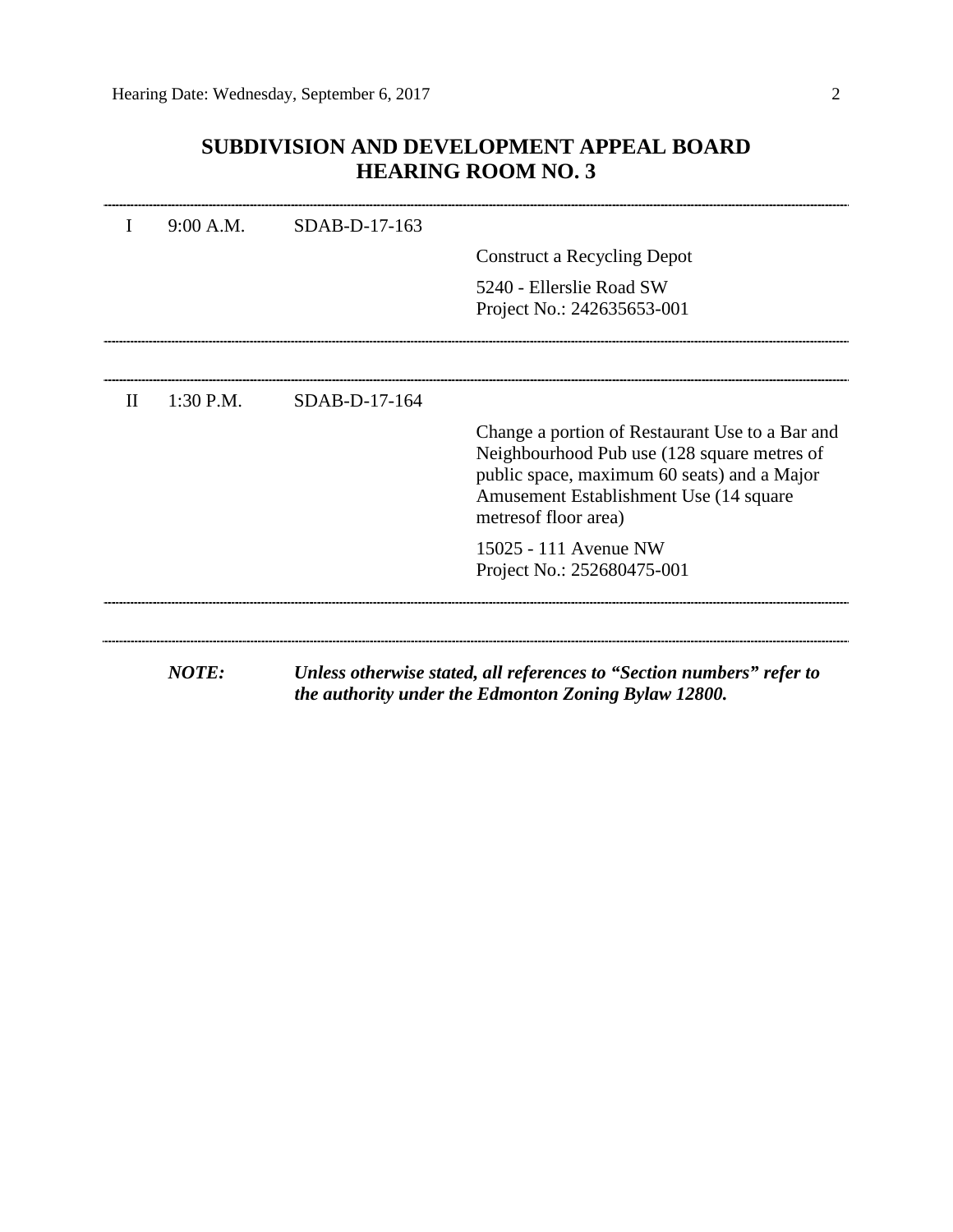## **ITEM I: 9:00 A.M. FILE: SDAB-D-17-163**

## AN APPEAL FROM THE DECISION OF THE DEVELOPMENT OFFICER BY AN ADJACENT PROPERTY OWNER

| 242635653-001                                 |
|-----------------------------------------------|
| <b>Construct a Recycling Depot</b>            |
| Approved                                      |
| July 20, 2017                                 |
| August 10, 2017                               |
| July 27, 2017 through August 10, 2017         |
|                                               |
|                                               |
| 5240 - Ellerslie Road SW                      |
| Plan 1122045 Blk 22 Lot B                     |
| DC1 - Direct Development Control<br>Provision |
|                                               |
| N/A                                           |
|                                               |

## *Grounds for Appeal*

The Appellant provided the following reasons for appealing the decision of the Development Authority:

In February of 2016, an Ellerslie Community League Board member representing the residents of Charlesworth and Ellerslie and a concerned local resident attended a City of Edmonton Council meeting to oppose the re-zoning of a commercial area to allow for a Recycling Depot, also know as a Bottle Depot. City Council did not agree with the Community League residents and voted in favour of the re-zoning application.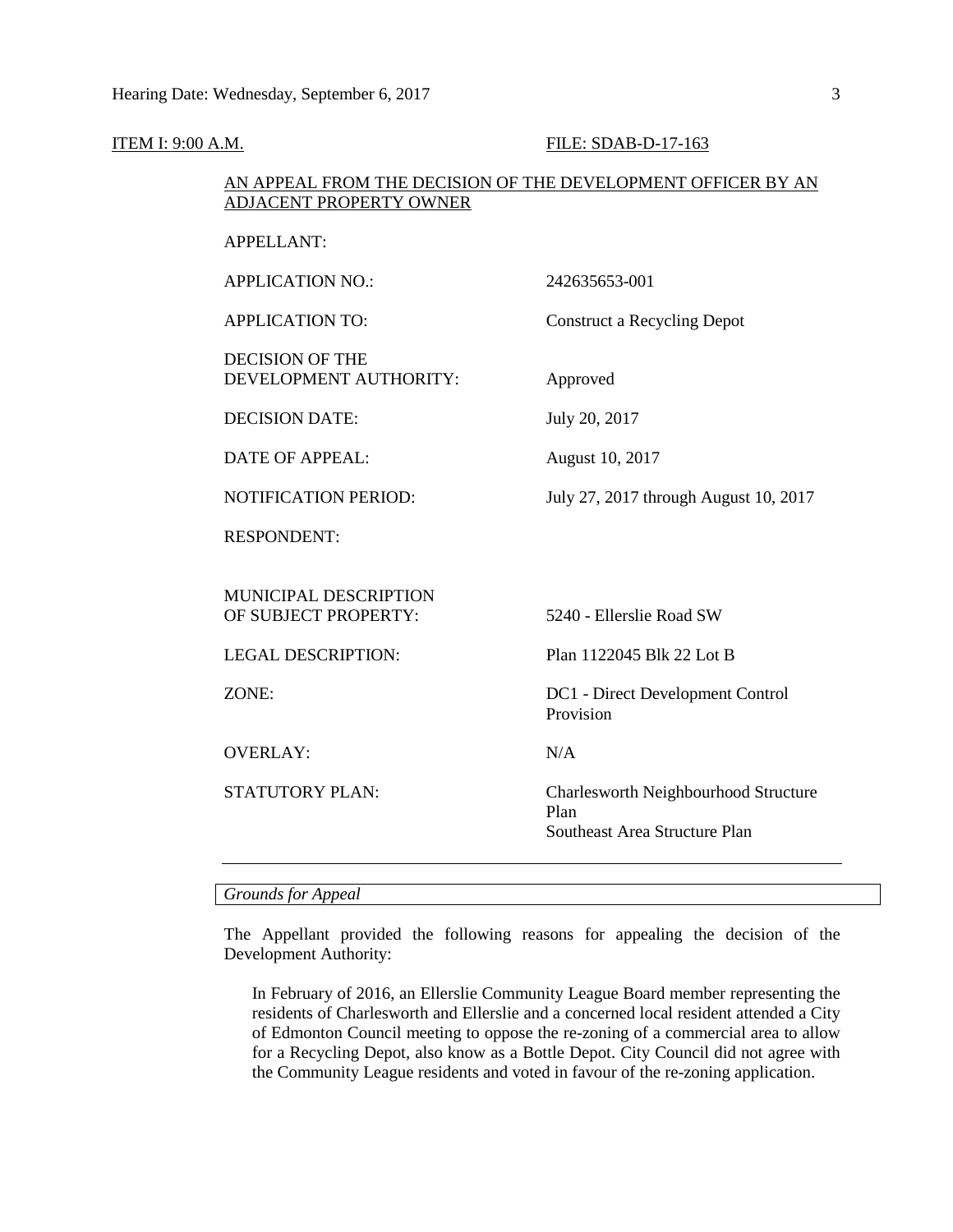The Ward 12 council member was unable to speak to the issue as it was his first council meeting and was unaware of the situation. Thus, the residents of Charlesworth (Ellerslie Community) did not have an informed advocate on City Council regarding the issue. Councillor Banga (Ward 12) did vote in opposition to the re-zoning.

Recently, the Ellerslie Community League received notification that the City has approved the development permit for the bottle depot. After speaking with the City Planner in charge of this project, we have learned that notices regarding this project have gone out to residents ONLY within a 60 meter range of the proposed project and not to everyone who will be impacted by this landmark business to be constructed in our community. 60 meters is a very short radius regarding a structure that will have a long lasting affect on all the residents of the Ellerslie Community (Charlesworth and Ellerslie).

In the short appeal window we have spoken to a number of residents and the vast majority are appalled at the idea of this bottle depot. To substantiate the number of residents that are opposed we have collected names via a paper petition.

Signing this petition are both residents of Charlesworth/Ellerslie and members of the church located on this same land parcel. Due to time constraints we only had between August 4 and August 10 to contact people. The petition is our way of bringing forward the voice of residents opposed to this project within a larger radius of our community.

Concerns regarding the above development permit are outlined below:

Typically bottle depots have been situated in commercial areas AWAY from residential housing. Just because this development \*\*meets city zoning regulations in that the area is zoned for commercial development, does not necessarily mean that the corner of a newly developed residential community is a good spot for a bottle depot. It "cheapens" the overall image of our community. For example, it's hard to imagine a bottle depot being proposed for the main entrances/gateways to communities such as Jagare Ridge, Lewis Estates, or Windermere Estates. The developers, city planners, and city council would likely have the foresight to recognize that the opposition of residents in those higher socio-economic areas would not allow this to happen.

This is not a temporary structure. It will be there for years to come having a less than ideal impact on the overall image of our beautiful, new community. Once it is up, we are stuck with it ---- right at the major entrance to our community. At the council meeting in February 2016, it was shared that the facility is to be "state of the art," and not appear as a traditional bottle depot. However, we have no guarantee that it will appear as stated. Regardless the business being conducted is still that of a bottle depot.

According to the city planner, the address for the proposed Bottle Depot is 5015 - 4th Ave. That is right on the corner of the major gateway entrance to our community. It is the first entrance into Charlesworth for people coming from the North or South on 50 St, East off the Henday, or West off the Henday. A bottle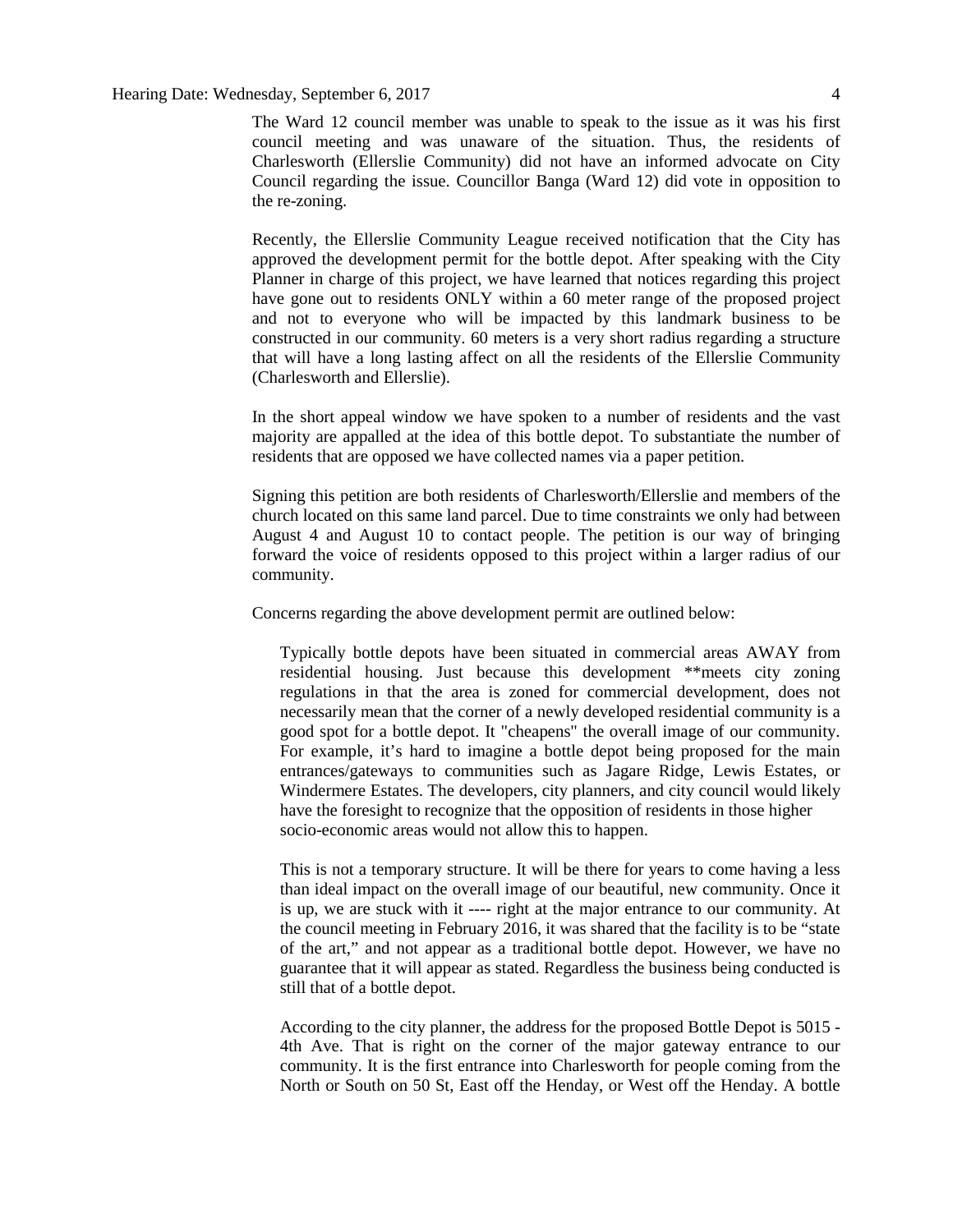As brought forward at the council meeting; There are a plethora of available bottle depots within close proximity, 4 are within a 9 km radius or closer, the furthest is 13 min away. All of these bottle depots are in commercial areas, away from residential neighbourhoods. There has been no discussion or information about noise buffering for a facility that could operate seven days a week. There are added dangers for the truck traffic volume that will increase. As bottle depots have a history of attracting vagrant individuals, an increase in crime is a warranted concern. Additionally, with the unpleasant odours and possible accumulation of trash this could be a magnet for rodents and stinging insects. All of these items would lead to lowering the property values of the Charlesworth residents and presenting possible health/danger issues.

Again, we would stress that, as we move towards becoming a city with increased major commercial developments being permitted in immediate proximity of residential communities, let us pause and think about how the TYPE of businesses

and the LOCATION of those businesses will have long term impacts on the OVERALL IMAGES OF THE COMMUNITIES.

## *General Matters*

On August 23, 2017, the Subdivision and Development Appeal Board made and passed the following motion:

"That SDAB-D-17-163 be scheduled for September 6, 2017."

## **Appeal Information:**

The *Municipal Government Act*, RSA 2000, c M-26 states the following:

## **Grounds for Appeal**

**685(1)** If a development authority

- (a) fails or refuses to issue a development permit to a person,
- (b) issues a development permit subject to conditions, or
- (c) issues an order under section 645,

the person applying for the permit or affected by the order under section 645 may appeal to the subdivision and development appeal board.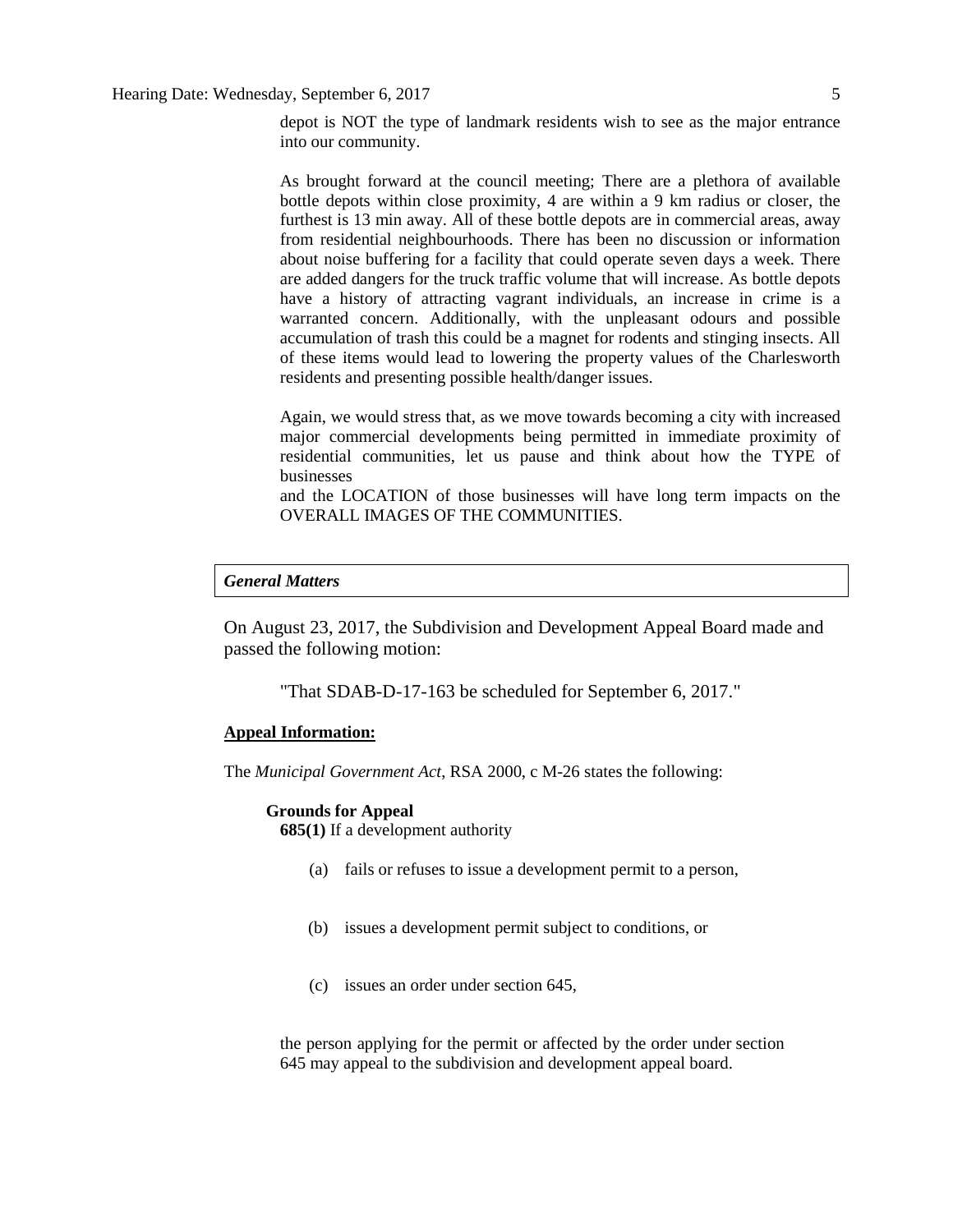## **Appeals**

- **686(1)** A development appeal to a subdivision and development appeal board is commenced by filing a notice of the appeal, containing reasons, with the board within 14 days,
	- (a) in the case of an appeal made by a person referred to in section 685(1), after
		- (i) the date on which the person is notified of the order or decision or the issuance of the development permit, or
	- …
	- (b) in the case of an appeal made by a person referred to in section 685(2), after the date on which the notice of the issuance of the permit was given in accordance with the land use bylaw.

## **Designation of direct control districts**

**641(4)** Despite section 685, if a decision with respect to a development permit application in respect of a direct control district

…

(b**) is made by a development authority, the appeal is limited to whether the development authority followed the directions of council, and if the subdivision and development appeal board finds that the development authority did not follow the directions it may, in accordance with the directions, substitute its decision for the development authority's decision.** 

## **Hearing and Decision**

**687(3)** In determining an appeal, the subdivision and development appeal board

…

- (a.1) must comply with the land use policies and statutory plans and, subject to clause (d), the land use bylaw in effect;
	- …
	- (c) may confirm, revoke or vary the order, decision or development permit or any condition attached to any of them or make or substitute an order, decision or permit of its own;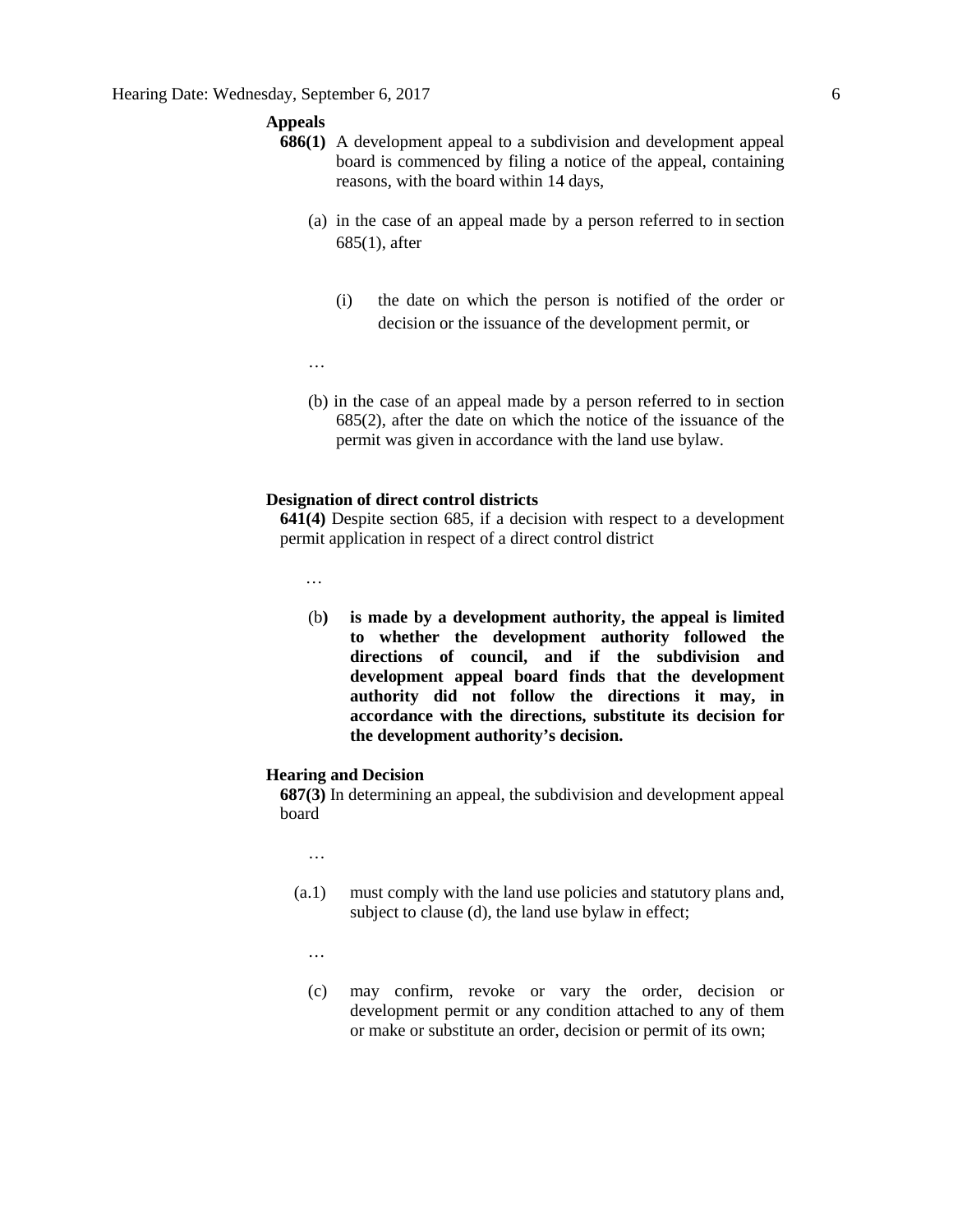## Hearing Date: Wednesday, September 6, 2017 7

- (d) may make an order or decision or issue or confirm the issue of a development permit even though the proposed development does not comply with the land use bylaw if, in its opinion,
	- (i) the proposed development would not
		- (A) unduly interfere with the amenities of the neighbourhood, or
		- (B) materially interfere with or affect the use, enjoyment or value of neighbouring parcels of land,

and

(ii) the proposed development conforms with the use prescribed for that land or building in the land use bylaw.

## **General Provisions from the** *Edmonton Zoning Bylaw:*

DC1 (Charlesworth), Section 1, **General Purpose**, states the purpose of this DC1 Provision is to facilitate the development of a pedestrian friendly Community Commercial Centre that may accommodate a range of commercial, residential, office, entertainment, cultural and institutional uses such that development is appropriate in appearance and function to a site bounded by two arterial roadways, a collector roadway and a future Transit Priority Corridor; and abutting a natural area, a medium density residential site, and an existing historic religious assembly.

## *Discretionary Use*

DC1 (Charlesworth), Section 4.1(dd), states **Recycling Depots, only within an enclosed building**, is a Listed Use.

Under Section 7.4(46) of the *Edmonton Zoning Bylaw*, **Recycling Depots** means development used for the buying and temporary storage of bottles, cans, newspapers and similar Household goods for reuse where all storage is contained within an enclosed building. Such establishments shall not have more than four vehicles for the pick-up and delivery of goods. This Use does not include Recycled Materials Drop-off Centres.

Section 12.4, Class B Discretionary Development,) of the *Edmonton Zoning Bylaw* states this class includes all developments for which applications are required and are for a Discretionary Use or require a variance to any of the regulations of this Bylaw. This class of Development Permit also includes all applications on Sites designated Direct Control not noted in Section 12.3.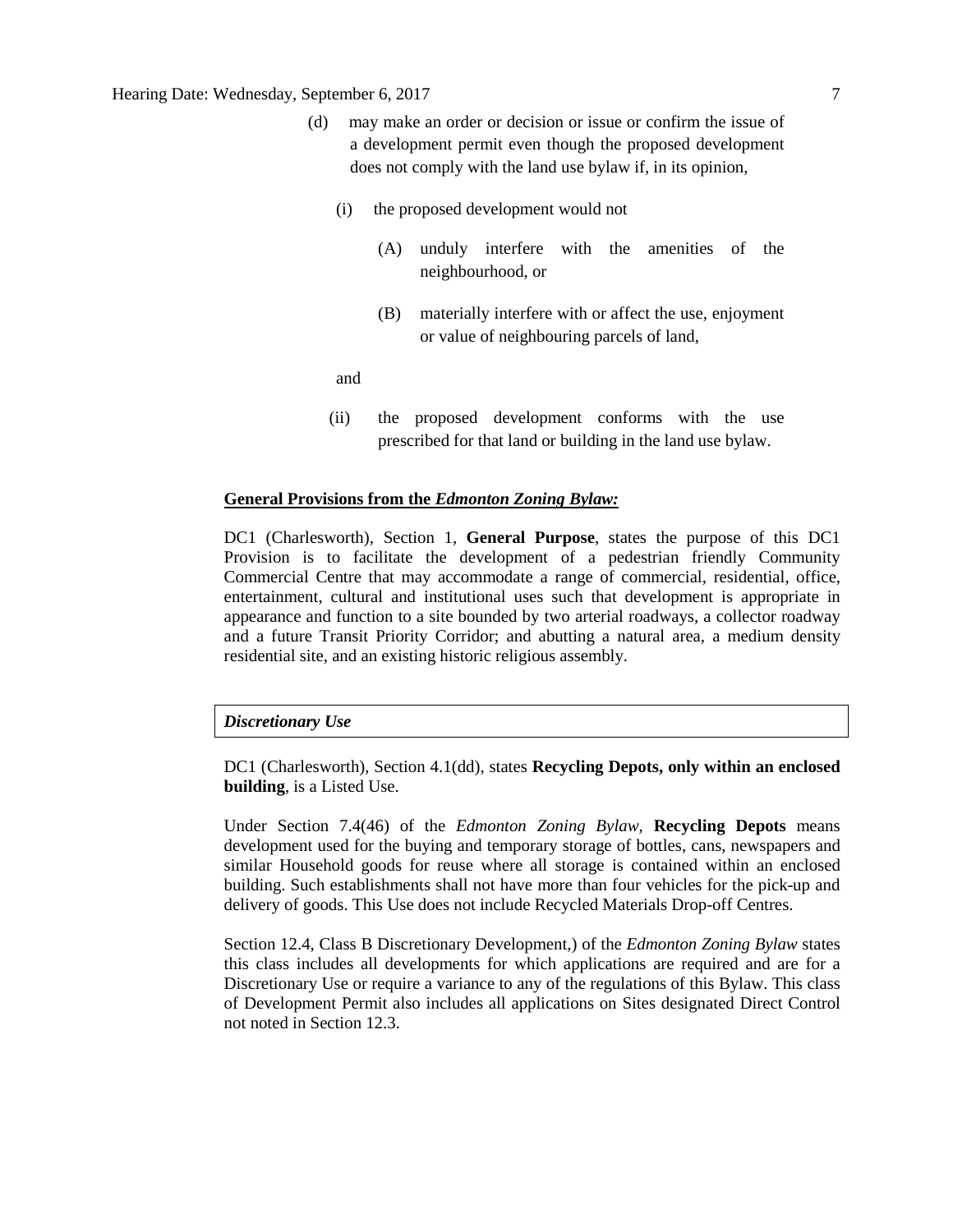## **Development Officer's Determination:**

Discretionary Development - The Site is designated Direct Control (DC1 [Bylaw 17537]) (Section 12.4).

## Notice to Applicant/Appellant

Provincial legislation requires that the Subdivision and Development Appeal Board issue its official decision in writing within fifteen days of the conclusion of the hearing. Bylaw No. 11136 requires that a verbal announcement of the Board's decision shall be made at the conclusion of the hearing of an appeal, but the verbal decision is not final nor binding on the Board until the decision has been given in writing in accordance with the *Municipal Government Act*.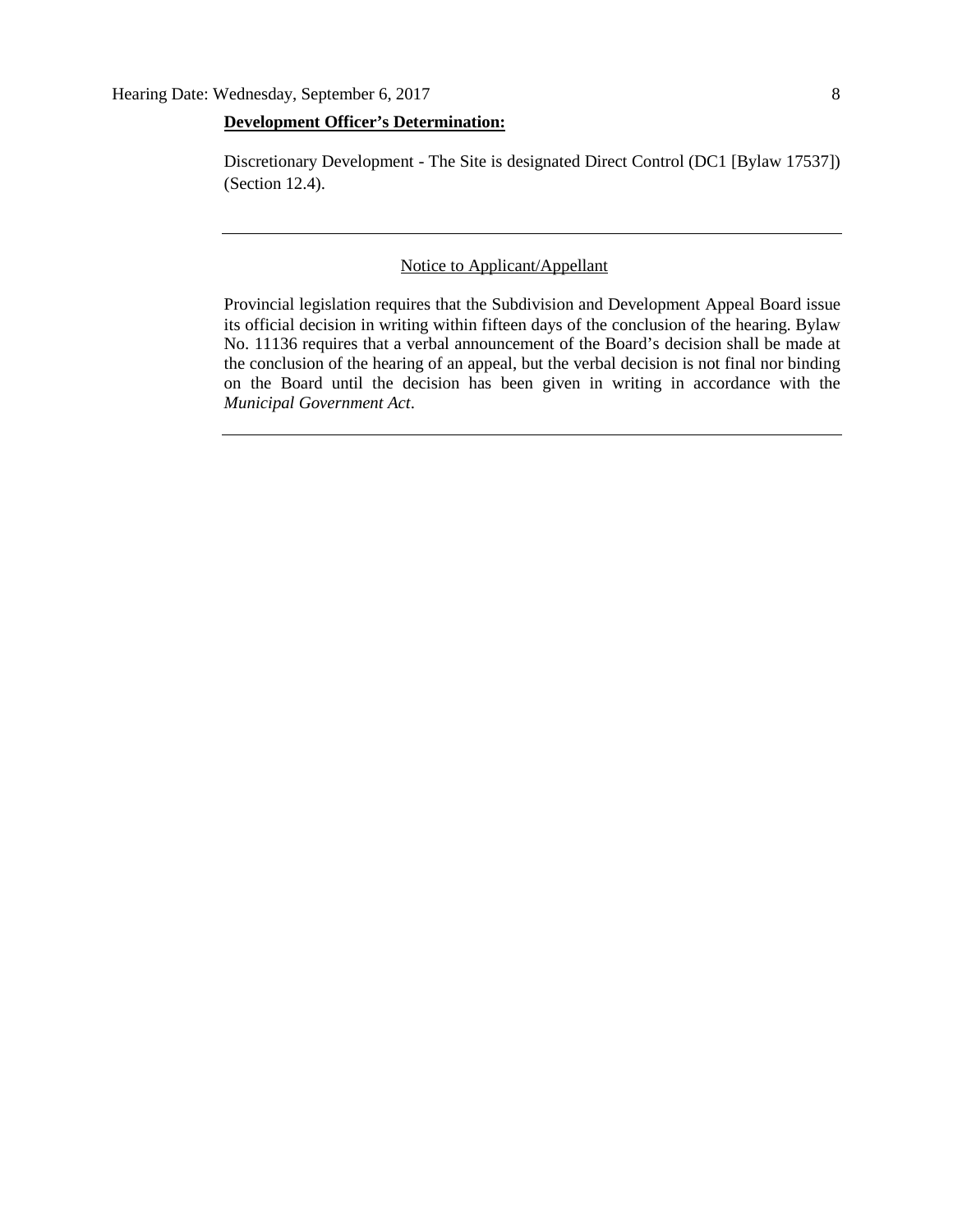| <b>Edmonton</b>                                                                                               | Project Number: 242635653-001<br><b>Application Date:</b><br>MAR 06, 2017<br>Printed:<br>August 10, 2017 at 3:58 PM<br>$1$ of $5$<br>Page:                                                            |
|---------------------------------------------------------------------------------------------------------------|-------------------------------------------------------------------------------------------------------------------------------------------------------------------------------------------------------|
|                                                                                                               | <b>Major Development Permit</b>                                                                                                                                                                       |
| the limitations and conditions of this permit, of the Edmonton Zoning Bylaw 12800 as amended.                 | This document is a record of a Development Permit application, and a record of the decision for the undertaking described below, subject to                                                           |
| Applicant                                                                                                     | Property Address(es) and Legal Description(s)<br>5240 - ELLERSLIE ROAD SW<br>Plan 1122045 Blk 22 Lot B<br><b>Specific Address(es)</b><br>Entryway: 5015 - 4 AVENUE SW<br>Entryway: 5019 - 4 AVENUE SW |
|                                                                                                               | Building: 5015 - 4 AVENUE SW                                                                                                                                                                          |
| <b>Scope of Permit</b><br>To construct a Recycling Depot.                                                     |                                                                                                                                                                                                       |
| <b>Permit Details</b>                                                                                         |                                                                                                                                                                                                       |
| Class of Permit: Class B<br>Gross Floor Area (sq.m.):<br>New Sewer Service Required: Y<br>Site Area (sq. m.): | Contact Person:<br>Lot Grading Needed?: Y<br>NumberOfMainFloorDwellings: 0<br>Stat. Plan Overlay/Annex Area: (none)                                                                                   |
| I/We certify that the above noted details are correct.                                                        |                                                                                                                                                                                                       |
| Applicant signature:<br><b>Development Permit Decision</b>                                                    |                                                                                                                                                                                                       |
| Approved                                                                                                      |                                                                                                                                                                                                       |
|                                                                                                               |                                                                                                                                                                                                       |
|                                                                                                               |                                                                                                                                                                                                       |
| $\sim$                                                                                                        |                                                                                                                                                                                                       |
|                                                                                                               |                                                                                                                                                                                                       |
|                                                                                                               | The permit holder is advised to read the reverse for important information concerning this decision.                                                                                                  |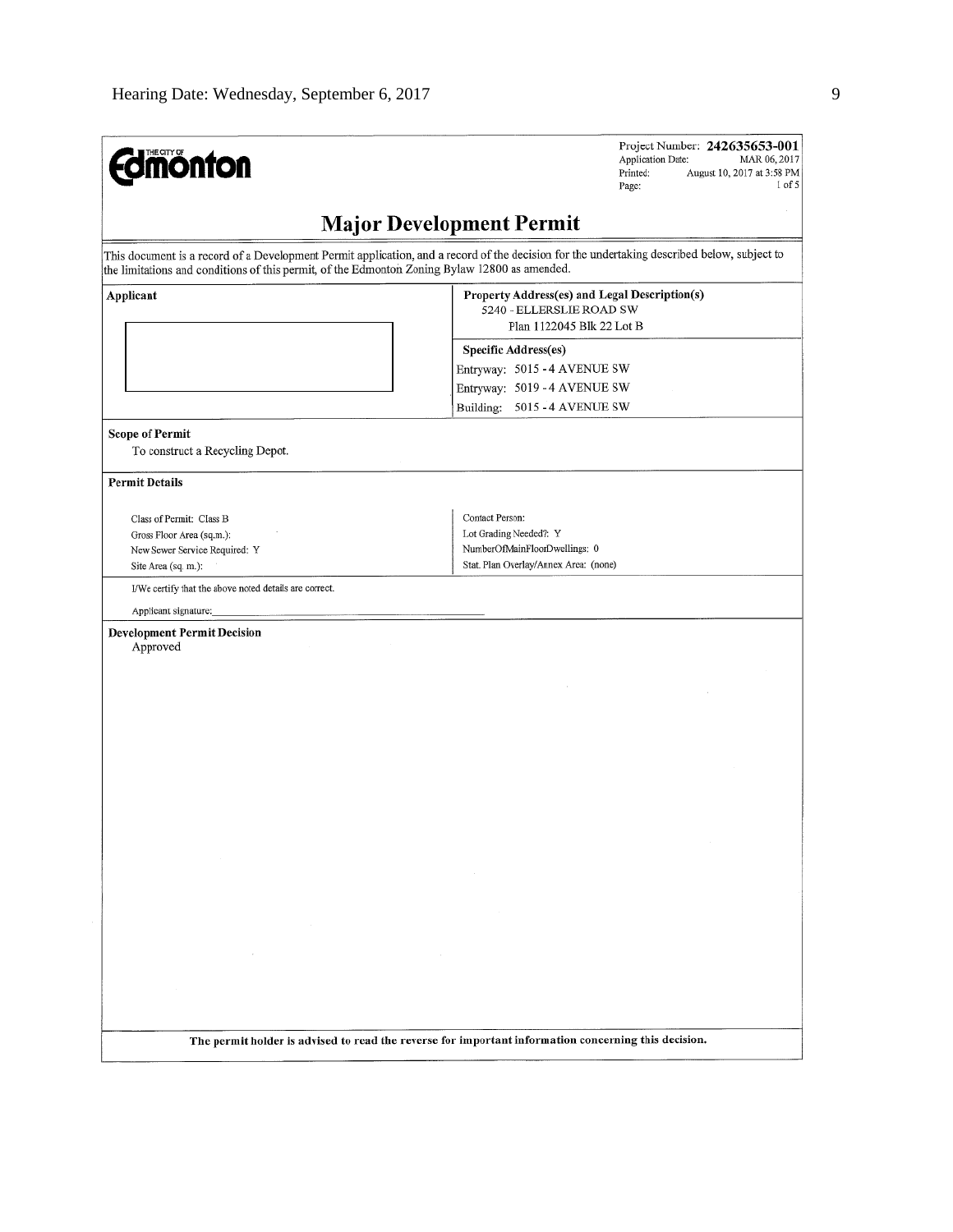**Edmonton** 

Project Number: 242635653-001 MAR 06, 2017 Application Date: Printed: August 10, 2017 at 3:58 PM  $2$  of 5 Page:

## **Major Development Permit**

#### **Subject to the Following Conditions**

1) This Development Permit is NOT valid until the Notification Period expires in accordance to Section 21.1. (Reference Section  $17.1$ ).

2) PRIOR TO THE RELEASE OF DRAWINGS FOR BUILDING PERMIT REVIEW, the applicant or property owner shall pay a Lot Grading Fee of \$227.

3) PRIOR TO THE RELEASE OF DRAWINGS FOR BUILDING PERMIT REVIEW, the applicant or property owner shall pay the Sanitary Sewer Trunk Charge (SSTC) fee. SSTC is applicable to the proposed development of 0.5805 ha at the rate of \$7,832/ha. The above SSTC charge is quoted at year 2017 rate. However, the final SSTC is based on the prevailing rate at the time the applicant/owner makes payment at the 2nd Floor cashiers, Edmonton Service Centre, 10111 - 104 Avenue NW.

4) PRIOR TO THE RELEASE OF DRAWINGS FOR BUILDING PERMIT REVIEW, the applicant or property owner shall pay a Development Permit Inspection Fee of \$500.00 (This can be paid by phone with a credit card - 780-442-5054).

5) PRIOR TO THE RELEASE OF DRAWINGS FOR BUILDING PERMIT REVIEW, The owner must enter into a Servicing Agreement with the City for the following improvements:

a) construction of a 9.4 m right-in/right-out curb return access with curb ramps to 4 Avenue SW located approximately 72 m from the east property line;

b) construction of the right turn-bay on 4 Avenue SW to service the proposed right-in/right-out access;

c) removal of existing sidewalk and construction of a 3 m shared use path along 4 Avenue SW;

d) removal of the existing right-out access to 4 Avenue SW located approximately 6 m from the west property line and construction of curb and gutter and restoration of boulevard;

e) removal/relocation of existing boulevard trees along 4 Avenue SW;

f) removal/relocation of the existing fire hydrant along 4 Avenue SW;

g) removal/relocation of existing street lights along 4 Avenue SW; and

h) relocation/alteration of additional existing utilities and installation of new utilities along 4 Avenue SW.

This Servicing Agreement is a requirement with this Development Application. The Servicing Agreement includes an Engineering Drawing review and approval process. The owner/applicant must contact Neal Upshall (780-496-3927) of Development Servicing Agreements to initiate the Agreement.

6) PRIOR TO THE RELEASE OF DRAWINGS FOR BUILDING PERMIT REVIEW, the owner must dedicate to the City of Edmonton and register all road rights-of-way along the north property line of the subject parcel along 4 Avenue SW and a corner cut at 50 Street SW necessary for the construction of the shared use path and the right turn bay on 4 Avenue SW, including the portion required from Lot 135MR, as per the Sustainable Development memorandum dated 7 June 2017. A plan of survey (road plan) with proof of Section 62 notification must be submitted to Chantal Villecourt (780-983-0960) of Sustainable Development. The owner may contact contact Chad Fremmerlid (780-496-1962) of Subdivision Planning for further information regarding the road plan registration. The owner will also be required to submit a Phase I Environmental Site Assessment (ESA) for all affected lands to be registered as road right-of-way for review and approval to Wanda Goulden at 780-496-1089 of City Operations. All associated costs will be borne by the owner/applicant.

### **OR**

Should the owner of subject Lot B not provide permission for the road plan registration within the westerly adjacent Lot 135MR parcel, the City of Edmonton will require an easement to be registered on this property (Lot 135MR) to allow for the construction of the right turn-bay and shared use path, as per the Sustainable Development memorandum dated 7 June 2017.

The permit holder is advised to read the reverse for important information concerning this decision.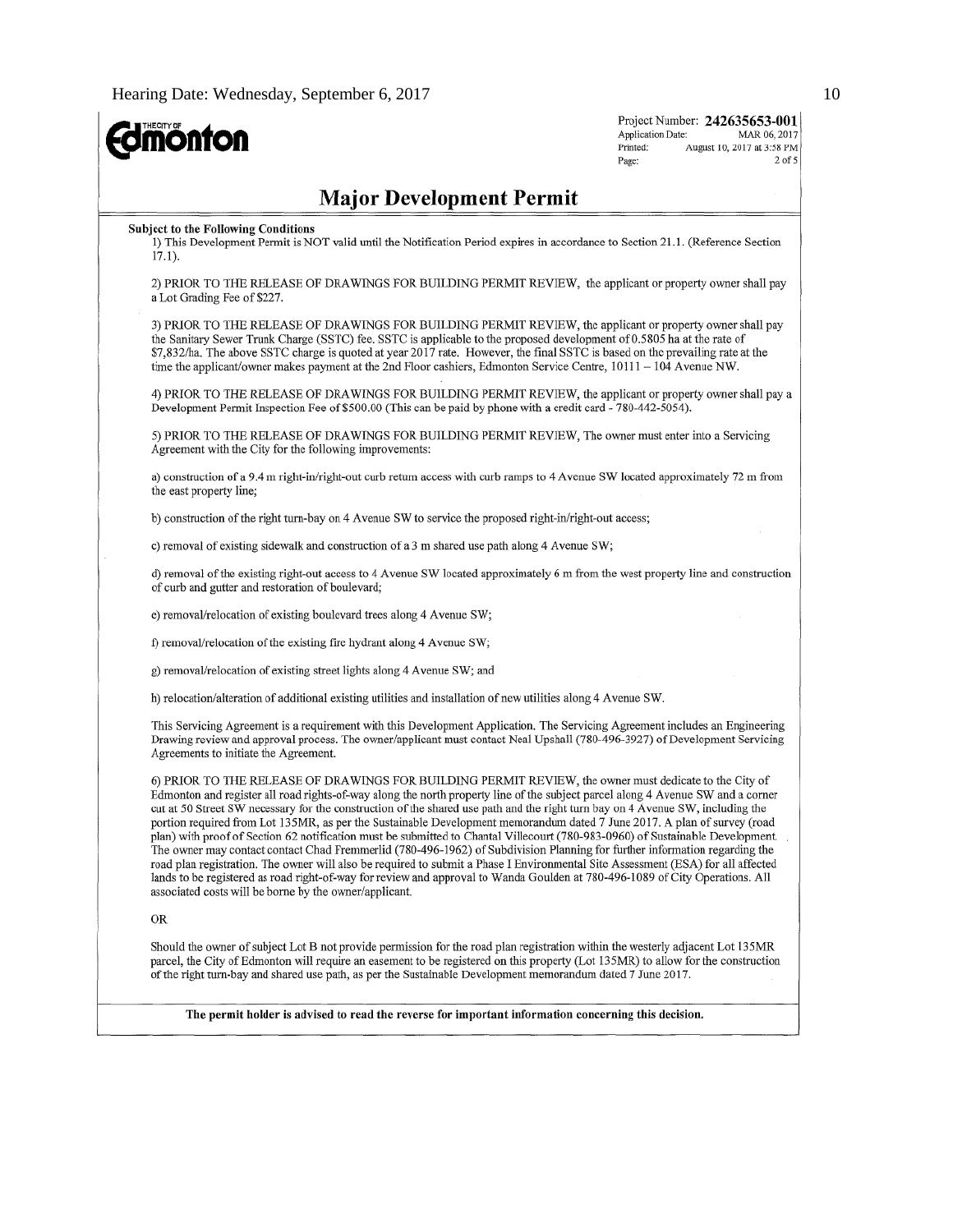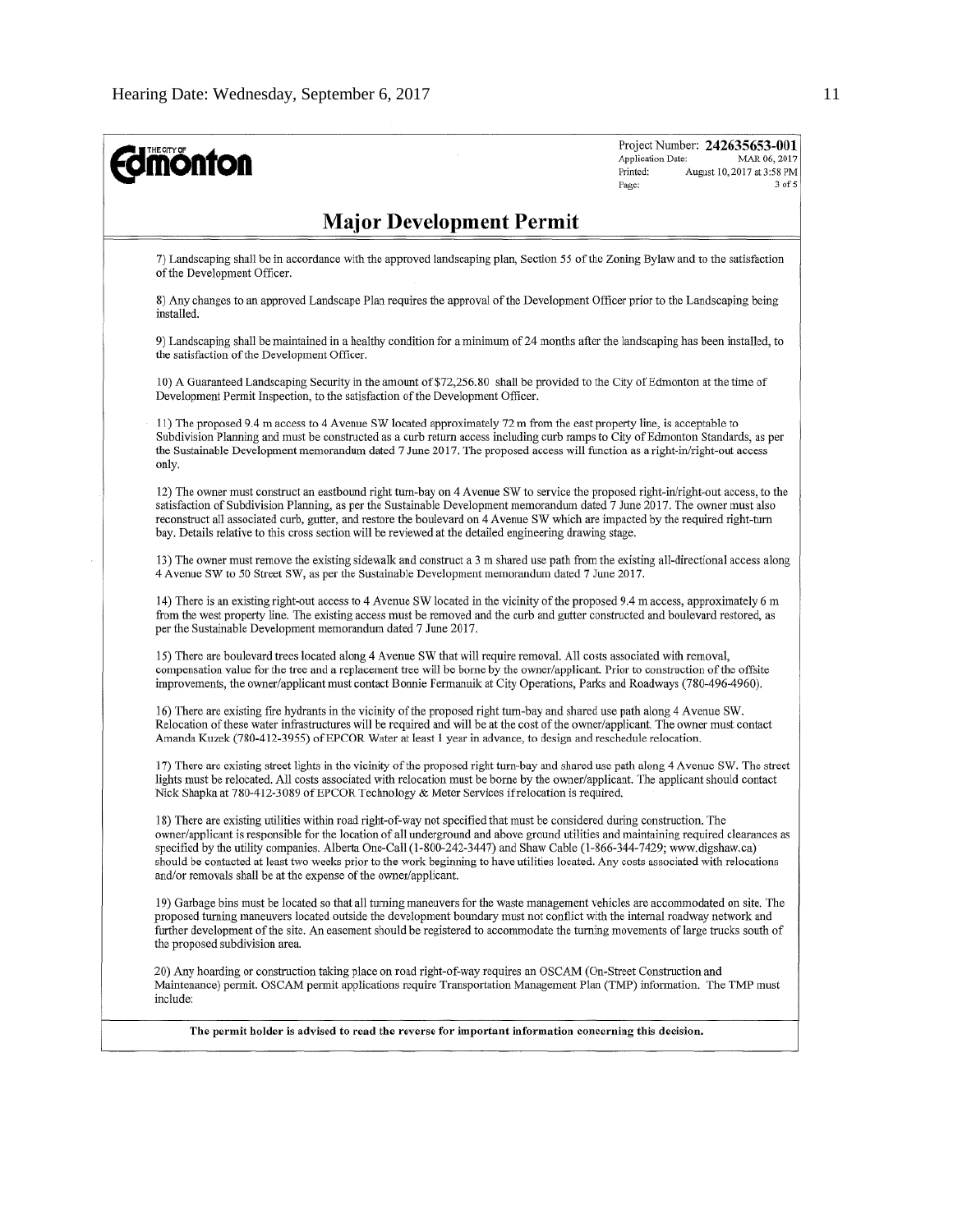| <b>monton</b>                                                                                                                                                                                                                                                                                                                                                                                                                                                                                 | Project Number: 242635653-001<br>Application Date:<br>MAR 06, 2017<br>Printed:<br>August 10, 2017 at 3:58 PM<br>4 of 5<br>Page: |
|-----------------------------------------------------------------------------------------------------------------------------------------------------------------------------------------------------------------------------------------------------------------------------------------------------------------------------------------------------------------------------------------------------------------------------------------------------------------------------------------------|---------------------------------------------------------------------------------------------------------------------------------|
| <b>Major Development Permit</b>                                                                                                                                                                                                                                                                                                                                                                                                                                                               |                                                                                                                                 |
| • the start/finish date of project;<br>• accommodation of pedestrians and vehicles during construction;<br>• confirmation of lay down area within legal road right of way if required;<br>• and to confirm if crossing the sidewalk and/or boulevard is required to temporarily access the site.                                                                                                                                                                                              |                                                                                                                                 |
| It should be noted that the hoarding must not damage boulevard trees. The owner or Prime Contractor must apply for an OSCAM<br>online at: http://www.edmonton.ca/transportation/on your streets/on-street-construction-maintenance-permit.aspx                                                                                                                                                                                                                                                |                                                                                                                                 |
| 21) Any sidewalk or boulevard damage occurring as a result of construction traffic must be restored to the satisfaction of<br>Development Inspections, as per Section 15.5(f) of the Zoning Bylaw. The sidewalks and boulevard will be inspected by<br>Development Inspections prior to construction, and again once construction is complete. All expenses incurred for repair are to be<br>borne by the owner.                                                                              |                                                                                                                                 |
| 22) Bicycle parking shall be provided in accordance to Section 54.3 and to the satisfaction of the Development Officer.                                                                                                                                                                                                                                                                                                                                                                       |                                                                                                                                 |
| 23) Exterior lighting shall be developed to provide a safe lit environment in accordance with Sections 51 and 58 and to the<br>satisfaction of the Development Officer.                                                                                                                                                                                                                                                                                                                       |                                                                                                                                 |
| 24) Any outdoor lighting for any development shall be located and arranged so that no direct rays of light are directed at any<br>adjoining properties, or interfere with the effectiveness of any traffic control devices. (Reference Section 51 of the Edmonton<br>Zoning Bylaw 12800).                                                                                                                                                                                                     |                                                                                                                                 |
| NOTES:                                                                                                                                                                                                                                                                                                                                                                                                                                                                                        |                                                                                                                                 |
| 1) An approved Development Permit means that the proposed development has been reviewed only against the provisions of the<br>Edmonton Zoning Bylaw. It does not remove obligations to conform with other legislation, bylaws or land title instruments such as<br>the Municipal Government Act, the ERCB Directive 079, the Edmonton Safety Codes Permit Bylaw or any caveats, covenants or<br>easements that might be attached to the Site.                                                 |                                                                                                                                 |
| 2) The Development Permit shall not be valid unless and until the conditions of approval, save those of a continuing nature, have<br>been fulfilled; and no notice of appeal from such approval has been served on the Subdivision and Development Appeal Board<br>within the time period specified in subsection 21.1 (Ref. Section 17.1).                                                                                                                                                   |                                                                                                                                 |
| 3) Signs require separate Development Applications.                                                                                                                                                                                                                                                                                                                                                                                                                                           |                                                                                                                                 |
| 4) The City of Edmonton does not conduct independent environmental checks of land within the City. If you are concerned about<br>the suitability of this property for any purpose, you should conduct your own tests and reviews. The City of Edmonton, in issuing<br>this Development Permit, makes no representations and offers no warranties as to the suitability of the property for any purpose or<br>as to the presence or absence of any environmental contaminants on the property. |                                                                                                                                 |
| 5) A Building Permit is required for any construction or change in use of a building. For a building permit, and prior to the Plans<br>Examination review, you require construction drawings and the payment of fees. Please contact the 311 Call Centre for further<br>information.                                                                                                                                                                                                          |                                                                                                                                 |
| 6) This Development Permit is not a Business Licence. A separate application must be made for a Business Licence.                                                                                                                                                                                                                                                                                                                                                                             |                                                                                                                                 |
| <b>ADVISEMENTS:</b>                                                                                                                                                                                                                                                                                                                                                                                                                                                                           |                                                                                                                                 |
| 1) Subdivision Planning has reviewed a proposed subdivision (LDA17-0213) for this site which is not yet approved, as per the<br>Sustainable Development memorandum dated 7 June 2017. The owner is required to dedicate road right-of-way along 4 Avenue<br>SW and a corner cut at 50 Street SW from the proposed access to the east property line to facilitate construction of the 3 m shared<br>use path.                                                                                  |                                                                                                                                 |
| 2) The requirement of a shared use path along the west side of 50 Street SW from 4 Avenue SW to Ellerslie Road SW will be<br>ંત જિલ્લોના પાક કરી છે. જેના પ્રાપ્તિ કરવા કરવા હતા. આ આ ગામના પ્રાપ્તિ પ્રાપ્તિ કરવામાં પ્રાપ્તિ અને પ્રાપ્તિ<br>ட்ச                                                                                                                                                                                                                                            |                                                                                                                                 |
| The permit holder is advised to read the reverse for important information concerning this decision.                                                                                                                                                                                                                                                                                                                                                                                          |                                                                                                                                 |
|                                                                                                                                                                                                                                                                                                                                                                                                                                                                                               |                                                                                                                                 |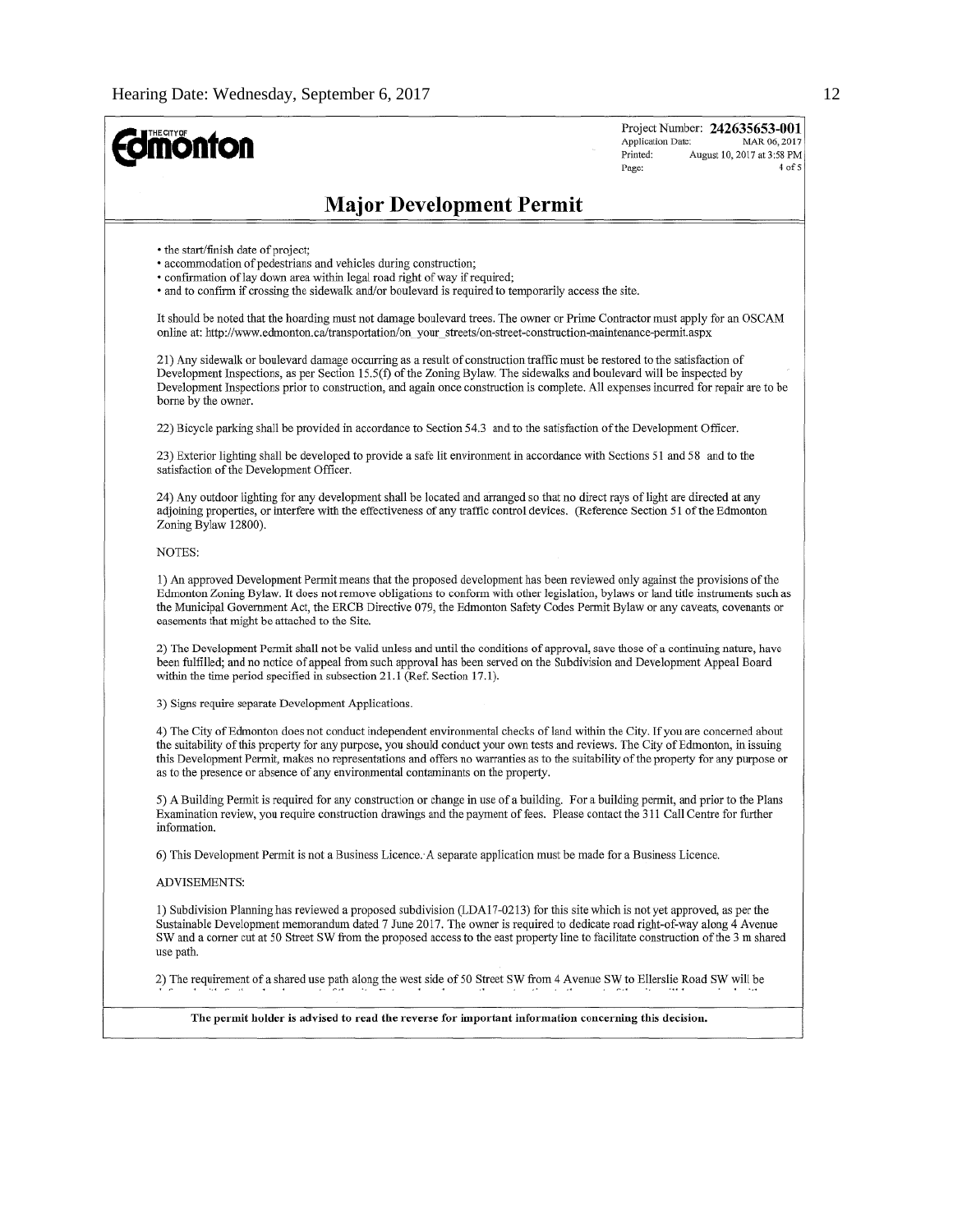| connectivity.<br>south portion of the remnant parcel will be a requirement of subdivision.<br>to the adjacent roadways to accommodate the overall sites future development.<br>permit application.<br>6) No additional access will be permitted from this site to 50 Street SW.<br>7) Vehicular and bicycle parking should meet the requirements of the Zoning Bylaw.<br>8) There are existing bus stops along 4 Avenue SW and 50 Street SW.<br>Variances |                    | <b>Major Development Permit</b>                                 |          | deterred with further development of the site. Future shared use path construction to the west of the site will be required with<br>further development of the area, as per the Sustainable Development memorandum dated 7 June 2017, to provide pedestrian<br>3) Upon future subdivision of the subject property, cross-lot access agreements will be required to maintain access to the<br>surrounding roadways. The agreement should be registered on all lots to ensure access in perpetuity. A cross-lot access with the<br>4) Subdivision Planning does not have an objection with the location of the building on site. We recognize that the building<br>prevents the circulation of the internal roadways as per the approved appendices for the DC1 zoning of the site. The drive aisles<br>provided with this application still provide connectivity with the remainder of the site. Additionally, there are other access locations<br>5) The Municipal Reserve (MR) site is currently being reviewed as a future Fire Station site, as per the Sustainable Development<br>memorandum dated 7 June 2017. Further access details will be dealt with upon submission of a detailed site plan or development |
|-----------------------------------------------------------------------------------------------------------------------------------------------------------------------------------------------------------------------------------------------------------------------------------------------------------------------------------------------------------------------------------------------------------------------------------------------------------|--------------------|-----------------------------------------------------------------|----------|----------------------------------------------------------------------------------------------------------------------------------------------------------------------------------------------------------------------------------------------------------------------------------------------------------------------------------------------------------------------------------------------------------------------------------------------------------------------------------------------------------------------------------------------------------------------------------------------------------------------------------------------------------------------------------------------------------------------------------------------------------------------------------------------------------------------------------------------------------------------------------------------------------------------------------------------------------------------------------------------------------------------------------------------------------------------------------------------------------------------------------------------------------------------------------------------------------------------|
|                                                                                                                                                                                                                                                                                                                                                                                                                                                           |                    |                                                                 |          |                                                                                                                                                                                                                                                                                                                                                                                                                                                                                                                                                                                                                                                                                                                                                                                                                                                                                                                                                                                                                                                                                                                                                                                                                      |
|                                                                                                                                                                                                                                                                                                                                                                                                                                                           |                    |                                                                 |          |                                                                                                                                                                                                                                                                                                                                                                                                                                                                                                                                                                                                                                                                                                                                                                                                                                                                                                                                                                                                                                                                                                                                                                                                                      |
|                                                                                                                                                                                                                                                                                                                                                                                                                                                           |                    |                                                                 |          |                                                                                                                                                                                                                                                                                                                                                                                                                                                                                                                                                                                                                                                                                                                                                                                                                                                                                                                                                                                                                                                                                                                                                                                                                      |
|                                                                                                                                                                                                                                                                                                                                                                                                                                                           |                    |                                                                 |          |                                                                                                                                                                                                                                                                                                                                                                                                                                                                                                                                                                                                                                                                                                                                                                                                                                                                                                                                                                                                                                                                                                                                                                                                                      |
|                                                                                                                                                                                                                                                                                                                                                                                                                                                           |                    |                                                                 |          |                                                                                                                                                                                                                                                                                                                                                                                                                                                                                                                                                                                                                                                                                                                                                                                                                                                                                                                                                                                                                                                                                                                                                                                                                      |
|                                                                                                                                                                                                                                                                                                                                                                                                                                                           |                    |                                                                 |          |                                                                                                                                                                                                                                                                                                                                                                                                                                                                                                                                                                                                                                                                                                                                                                                                                                                                                                                                                                                                                                                                                                                                                                                                                      |
|                                                                                                                                                                                                                                                                                                                                                                                                                                                           |                    |                                                                 |          |                                                                                                                                                                                                                                                                                                                                                                                                                                                                                                                                                                                                                                                                                                                                                                                                                                                                                                                                                                                                                                                                                                                                                                                                                      |
| <b>Rights of Appeal</b><br>Amendment Act.<br>Issue Date: Jul 20, 2017<br>Notice Period Begins: Jul 27, 2017                                                                                                                                                                                                                                                                                                                                               |                    | Development Authority: WELCH, IMAI<br><b>Ends:</b> Aug 10, 2017 |          | This approval is subject to the right of appeal as outlined in Chapter 24, Section 683 through 689 of the Municipal Government<br>Signature:                                                                                                                                                                                                                                                                                                                                                                                                                                                                                                                                                                                                                                                                                                                                                                                                                                                                                                                                                                                                                                                                         |
| Fees                                                                                                                                                                                                                                                                                                                                                                                                                                                      |                    |                                                                 |          |                                                                                                                                                                                                                                                                                                                                                                                                                                                                                                                                                                                                                                                                                                                                                                                                                                                                                                                                                                                                                                                                                                                                                                                                                      |
|                                                                                                                                                                                                                                                                                                                                                                                                                                                           | Fee Amount         | Amount Paid                                                     | Receipt# | Date Paid                                                                                                                                                                                                                                                                                                                                                                                                                                                                                                                                                                                                                                                                                                                                                                                                                                                                                                                                                                                                                                                                                                                                                                                                            |
| Sanitary Sewer Trunk Fund 2012+                                                                                                                                                                                                                                                                                                                                                                                                                           | \$4,546.48         | \$4,546.48                                                      | 04316061 | Jul 24, 2017                                                                                                                                                                                                                                                                                                                                                                                                                                                                                                                                                                                                                                                                                                                                                                                                                                                                                                                                                                                                                                                                                                                                                                                                         |
| Lot Grading Fee                                                                                                                                                                                                                                                                                                                                                                                                                                           | \$227.00           | \$227.00                                                        | 03963229 | Mar 06, 2017                                                                                                                                                                                                                                                                                                                                                                                                                                                                                                                                                                                                                                                                                                                                                                                                                                                                                                                                                                                                                                                                                                                                                                                                         |
| Major Dev. Application Fee                                                                                                                                                                                                                                                                                                                                                                                                                                | \$929.00           | \$929.00                                                        | 03963229 | Mar 06, 2017                                                                                                                                                                                                                                                                                                                                                                                                                                                                                                                                                                                                                                                                                                                                                                                                                                                                                                                                                                                                                                                                                                                                                                                                         |
| Development Permit Inspection*<br>Total GST Amount:                                                                                                                                                                                                                                                                                                                                                                                                       | \$500.00<br>\$0.00 | \$500.00                                                        | 04316061 | Jul 24, 2017                                                                                                                                                                                                                                                                                                                                                                                                                                                                                                                                                                                                                                                                                                                                                                                                                                                                                                                                                                                                                                                                                                                                                                                                         |
| Totals for Permit:                                                                                                                                                                                                                                                                                                                                                                                                                                        | \$6,202.48         | \$6,202.48                                                      |          |                                                                                                                                                                                                                                                                                                                                                                                                                                                                                                                                                                                                                                                                                                                                                                                                                                                                                                                                                                                                                                                                                                                                                                                                                      |
|                                                                                                                                                                                                                                                                                                                                                                                                                                                           |                    |                                                                 |          |                                                                                                                                                                                                                                                                                                                                                                                                                                                                                                                                                                                                                                                                                                                                                                                                                                                                                                                                                                                                                                                                                                                                                                                                                      |
|                                                                                                                                                                                                                                                                                                                                                                                                                                                           |                    |                                                                 |          |                                                                                                                                                                                                                                                                                                                                                                                                                                                                                                                                                                                                                                                                                                                                                                                                                                                                                                                                                                                                                                                                                                                                                                                                                      |
|                                                                                                                                                                                                                                                                                                                                                                                                                                                           |                    |                                                                 |          |                                                                                                                                                                                                                                                                                                                                                                                                                                                                                                                                                                                                                                                                                                                                                                                                                                                                                                                                                                                                                                                                                                                                                                                                                      |
|                                                                                                                                                                                                                                                                                                                                                                                                                                                           |                    |                                                                 |          |                                                                                                                                                                                                                                                                                                                                                                                                                                                                                                                                                                                                                                                                                                                                                                                                                                                                                                                                                                                                                                                                                                                                                                                                                      |
|                                                                                                                                                                                                                                                                                                                                                                                                                                                           |                    |                                                                 |          |                                                                                                                                                                                                                                                                                                                                                                                                                                                                                                                                                                                                                                                                                                                                                                                                                                                                                                                                                                                                                                                                                                                                                                                                                      |
|                                                                                                                                                                                                                                                                                                                                                                                                                                                           |                    |                                                                 |          |                                                                                                                                                                                                                                                                                                                                                                                                                                                                                                                                                                                                                                                                                                                                                                                                                                                                                                                                                                                                                                                                                                                                                                                                                      |
|                                                                                                                                                                                                                                                                                                                                                                                                                                                           |                    |                                                                 |          |                                                                                                                                                                                                                                                                                                                                                                                                                                                                                                                                                                                                                                                                                                                                                                                                                                                                                                                                                                                                                                                                                                                                                                                                                      |
|                                                                                                                                                                                                                                                                                                                                                                                                                                                           |                    |                                                                 |          |                                                                                                                                                                                                                                                                                                                                                                                                                                                                                                                                                                                                                                                                                                                                                                                                                                                                                                                                                                                                                                                                                                                                                                                                                      |
|                                                                                                                                                                                                                                                                                                                                                                                                                                                           |                    |                                                                 |          | The permit holder is advised to read the reverse for important information concerning this decision.                                                                                                                                                                                                                                                                                                                                                                                                                                                                                                                                                                                                                                                                                                                                                                                                                                                                                                                                                                                                                                                                                                                 |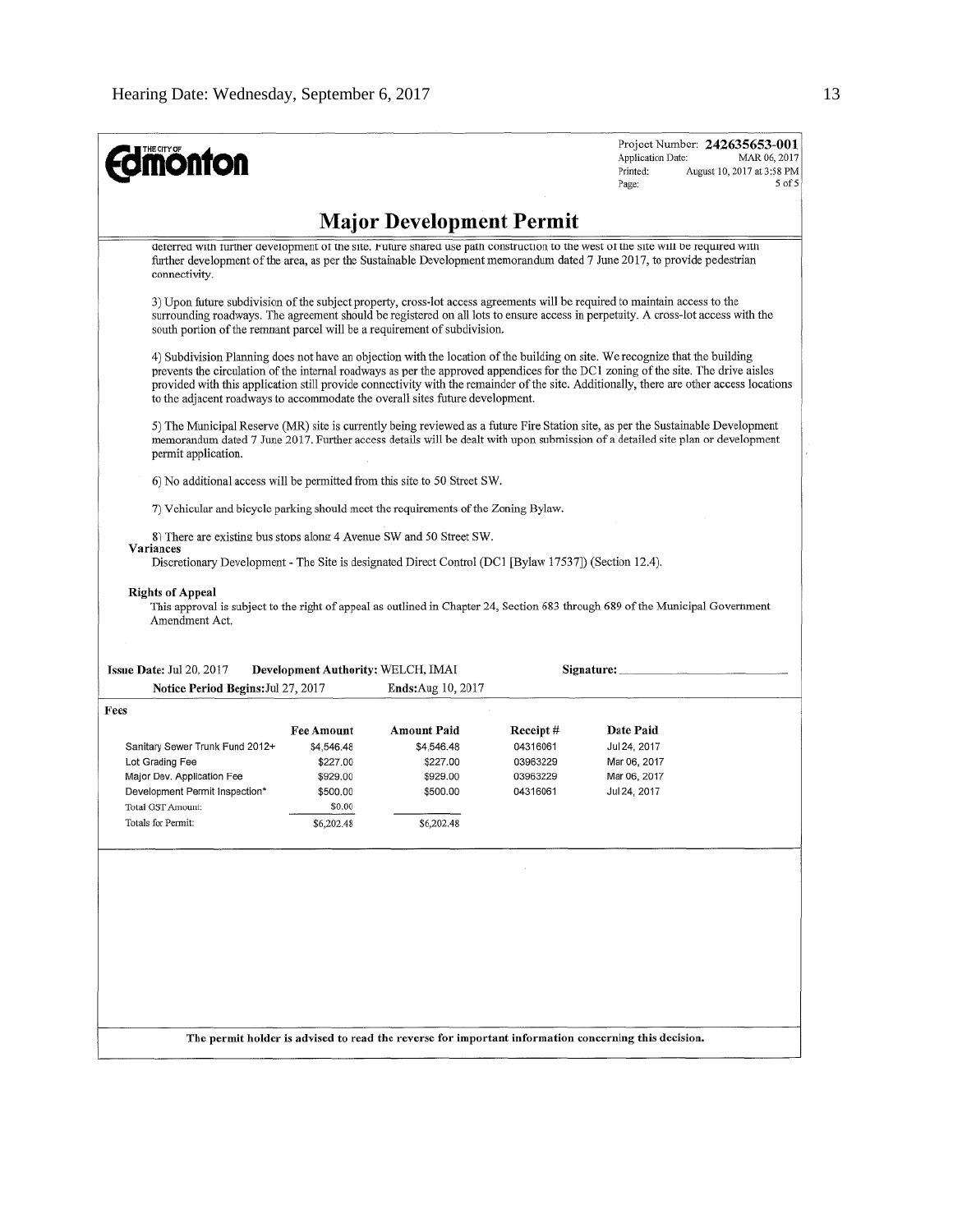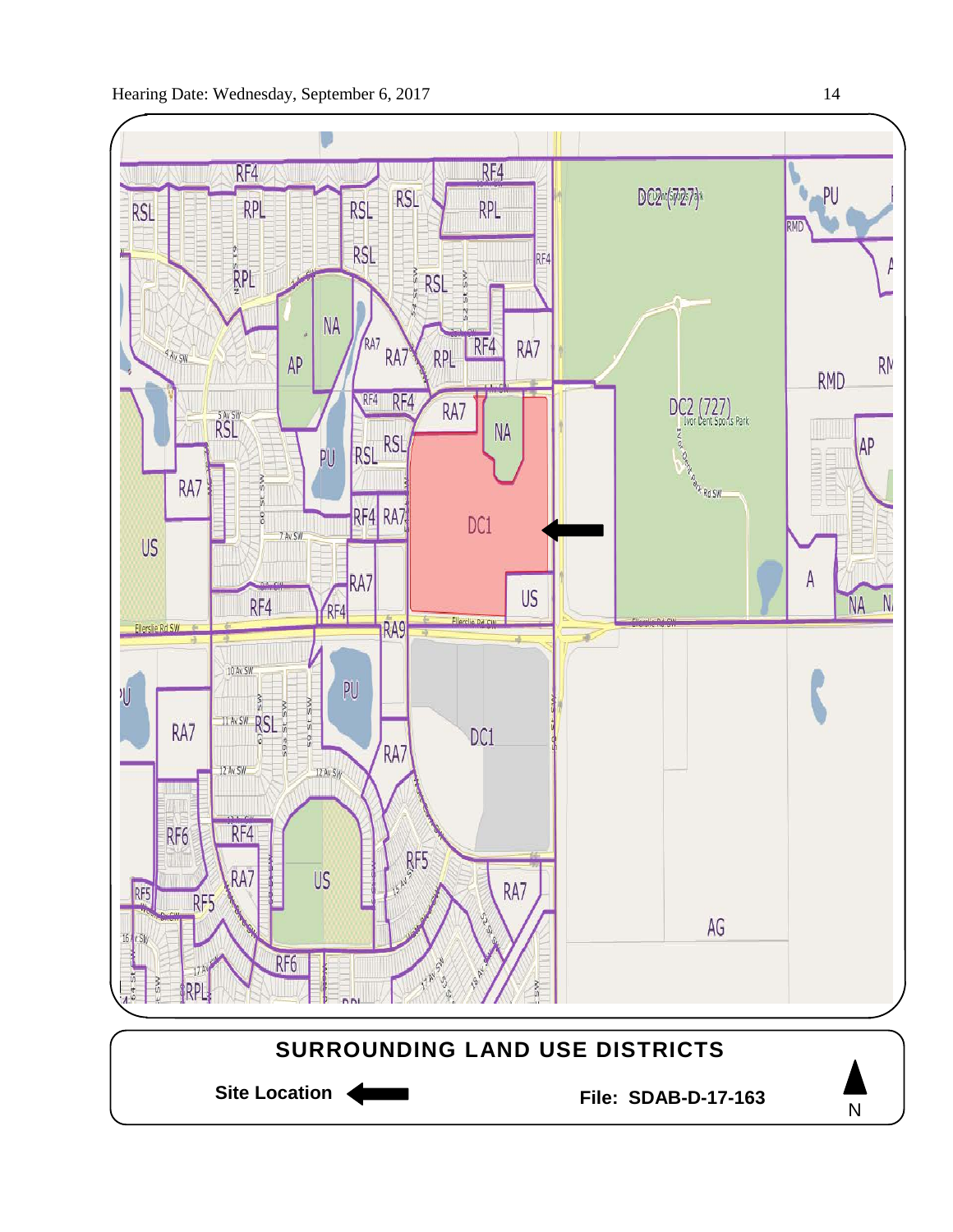## **ITEM II: 1:30 P.M. FILE: SDAB-D-17-164**

## AN APPEAL FROM THE DECISION OF THE DEVELOPMENT OFFICER BY AN ADJACENT PROPERTY OWNER

## APPELLANT:

| APPLICATION NO.:                                     | 252680475-001                                                                                                                                                                                                       |
|------------------------------------------------------|---------------------------------------------------------------------------------------------------------------------------------------------------------------------------------------------------------------------|
| <b>APPLICATION TO:</b>                               | Change a portion of Restaurant Use to a<br>Bar and Neighbourhood Pub use (128<br>square metres of public space, maximum<br>60 seats) and a Major Amusement<br>Establishment Use (14 square metres of<br>floor area) |
| <b>DECISION OF THE</b><br>DEVELOPMENT AUTHORITY:     | Approved                                                                                                                                                                                                            |
| <b>DECISION DATE:</b>                                | July 19, 2017                                                                                                                                                                                                       |
| DATE OF APPEAL:                                      | August 9, 2017                                                                                                                                                                                                      |
| <b>NOTIFICATION PERIOD:</b>                          | July 25, 2017 through August 8, 2017                                                                                                                                                                                |
| <b>RESPONDENT:</b>                                   |                                                                                                                                                                                                                     |
| <b>MUNICIPAL DESCRIPTION</b><br>OF SUBJECT PROPERTY: | 15025 - 111 Avenue NW                                                                                                                                                                                               |
| <b>LEGAL DESCRIPTION:</b>                            | Plan 191KS Blk 14 Lot 1                                                                                                                                                                                             |
| ZONE:                                                | CHY-Highway Corridor Zone                                                                                                                                                                                           |
| <b>OVERLAY:</b>                                      | N/A                                                                                                                                                                                                                 |

STATUTORY PLAN: N/A

*Grounds for Appeal*

The Appellant provided the following reasons for appealing the decision of the Development Authority:

> We are appealing because this use of the area is not permitted in the lease. Please contact Mr. Kondi owner at 780 782 1893 for further details. There are plans for the property that are in conflict in having VLTS at the hotel.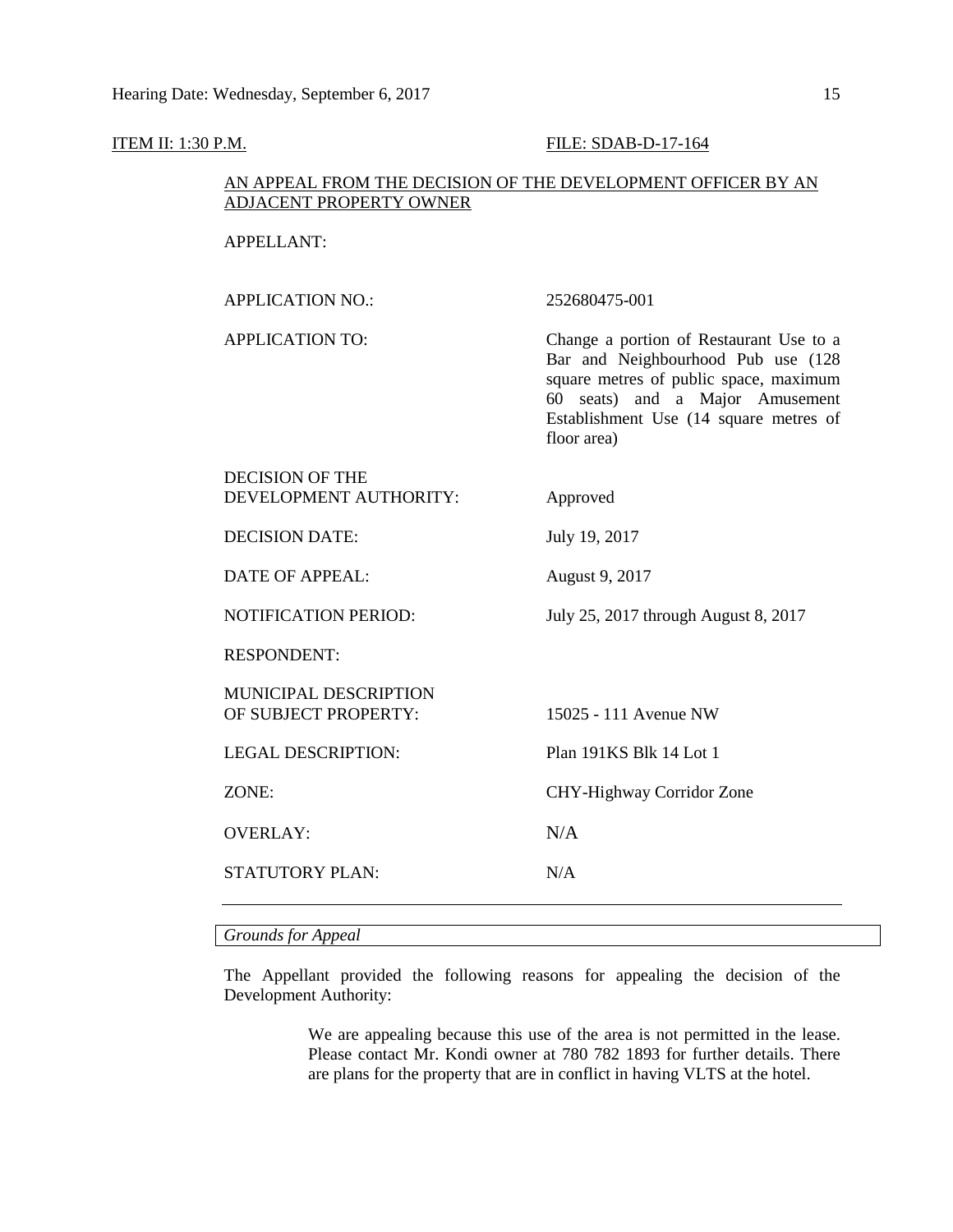## *General Matters*

## **Appeal Information:**

The *Municipal Government Act*, RSA 2000, c M-26 states the following:

## **Grounds for Appeal**

**685(1)** If a development authority

- (a) fails or refuses to issue a development permit to a person,
- (b) issues a development permit subject to conditions, or
- (c) issues an order under section 645,

the person applying for the permit or affected by the order under section 645 may appeal to the subdivision and development appeal board.

## **Appeals**

- **686(1)** A development appeal to a subdivision and development appeal board is commenced by filing a notice of the appeal, containing reasons, with the board within 14 days,
	- (a) in the case of an appeal made by a person referred to in section 685(1), after
		- (i) the date on which the person is notified of the order or decision or the issuance of the development permit, or
	- …
	- (b) in the case of an appeal made by a person referred to in section 685(2), after the date on which the notice of the issuance of the permit was given in accordance with the land use bylaw.

## **Hearing and Decision**

**687(3)** In determining an appeal, the subdivision and development appeal board

- …
- (a.1) must comply with the land use policies and statutory plans and, subject to clause (d), the land use bylaw in effect;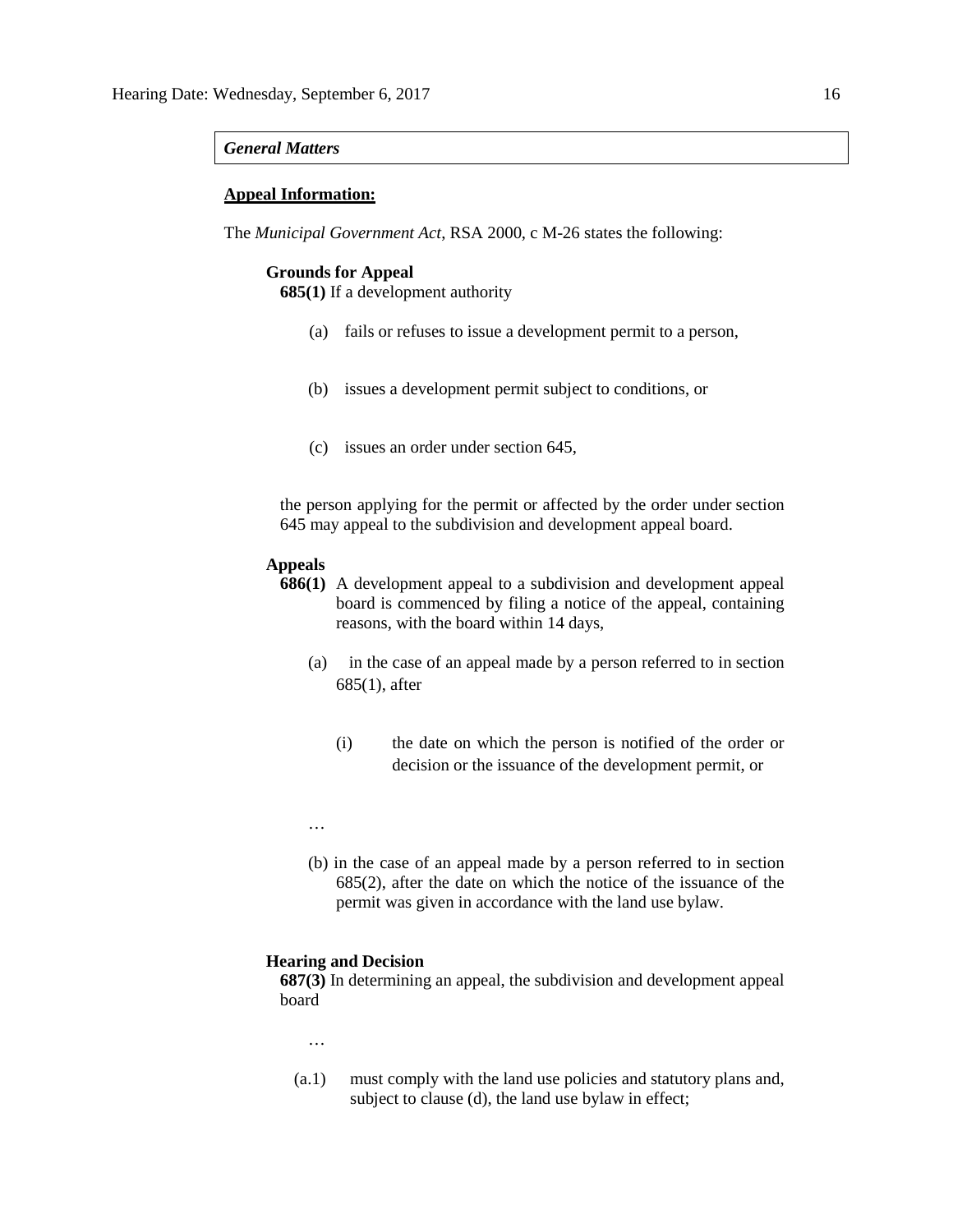…

- (c) may confirm, revoke or vary the order, decision or development permit or any condition attached to any of them or make or substitute an order, decision or permit of its own;
- (d) may make an order or decision or issue or confirm the issue of a development permit even though the proposed development does not comply with the land use bylaw if, in its opinion,
	- (i) the proposed development would not
		- (A) unduly interfere with the amenities of the neighbourhood, or
		- (B) materially interfere with or affect the use, enjoyment or value of neighbouring parcels of land,

and

(ii) the proposed development conforms with the use prescribed for that land or building in the land use bylaw.

## **General Provisions from the** *Edmonton Zoning Bylaw:*

Section 350.1 states the **General Purpose** of the **(CHY) Highway Corridor Zone** is to provide for high quality commercial development along those public roadways, which serve as entrance routes to the City or along limited access public roadways intended to provide a connection to entrance routes.

## *Discretionary Use*

Section 350.3(3) states **Bars and Neighbourhood Pubs**, for less than 200 occupants and 240 square metres of Public Space, if the Site is adjacent to or across a Lane from a Site zoned residential, is a **Discretionary Use** in the **(CHY) Highway Corridor Zone.**

Under Section 7.4(6) of the Edmonton Zoning Bylaw, **Bars and Neighbourhood Pubs** means development where the primary purpose of the facility is the sale of alcoholic beverages to the public, for consumption within the premises or off the Site. This Use typically has a limited menu and minors are prohibited from patronizing the establishment during at least some portion of the hours of operation. Typical Uses include neighbourhood pubs, bars, beverage rooms, and cocktail lounges. This Use does not include Cannabis Lounges.

Section 350.3(9) states a **Major Amusement Establishment** is a **Discretionary Use** in the **(CHY) Highway Corridor Zone**.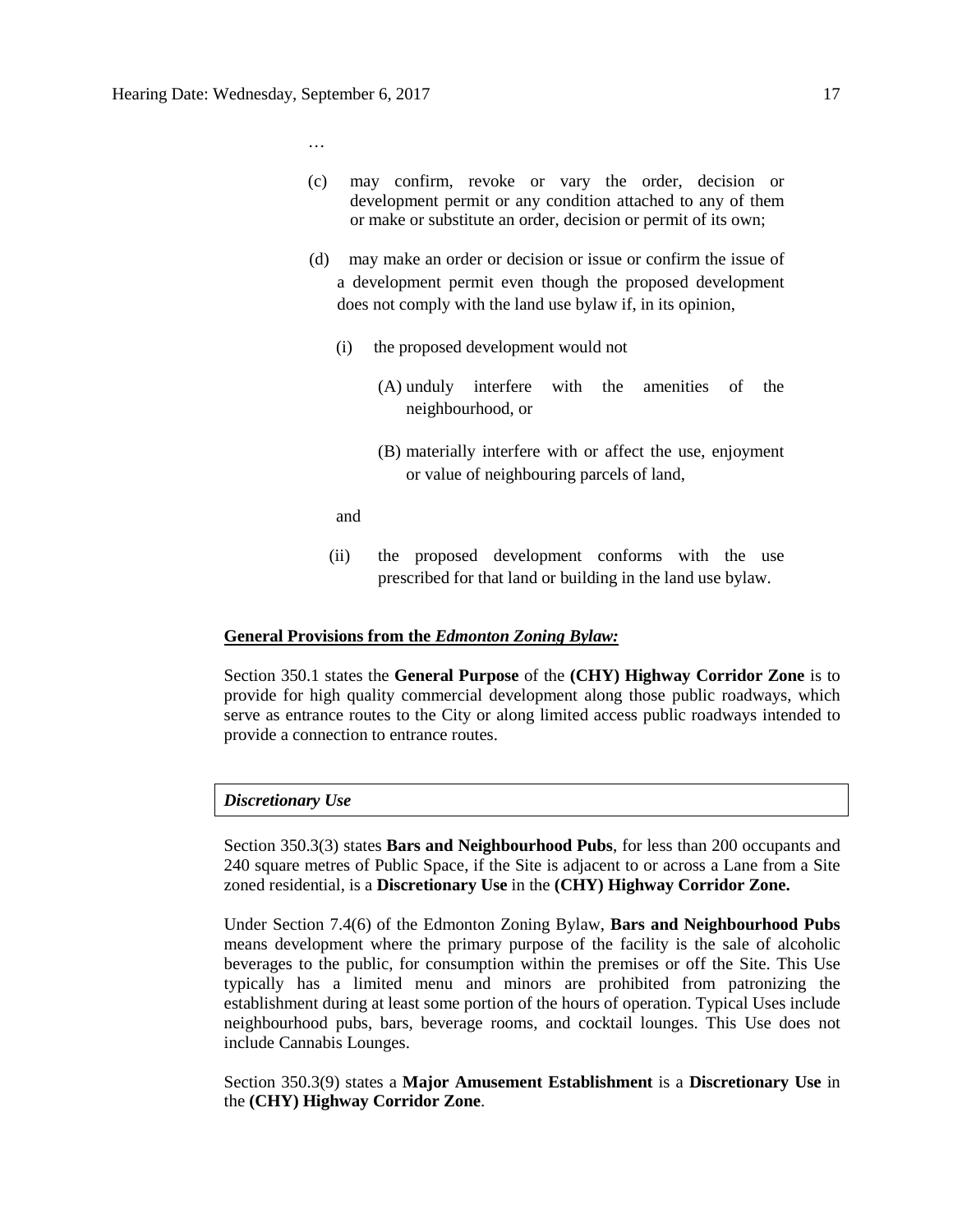Under Section 7.4(31) of the *Edmonton Zoning Bylaw*, **Major Amusement Establishments** means development providing facilities within any building, room or area having three or more table games or electronic games played by patrons for entertainment. This Use does not include Carnivals, Circuses, Indoor Participant Recreation Services, Adult Mini-Theatres, or Casinos and Other Gaming Establishments**.**

## **Development Officer's Determination:**

Discretionary Use - Bars and Neighborhood Pub is approved as a Discretionary Use (Section 350).

Discretionary Use - Major Amusement Establishment is approved as a Discretionary Use (Section 350).

## Notice to Applicant/Appellant

Provincial legislation requires that the Subdivision and Development Appeal Board issue its official decision in writing within fifteen days of the conclusion of the hearing. Bylaw No. 11136 requires that a verbal announcement of the Board's decision shall be made at the conclusion of the hearing of an appeal, but the verbal decision is not final nor binding on the Board until the decision has been given in writing in accordance with the *Municipal Government Act*.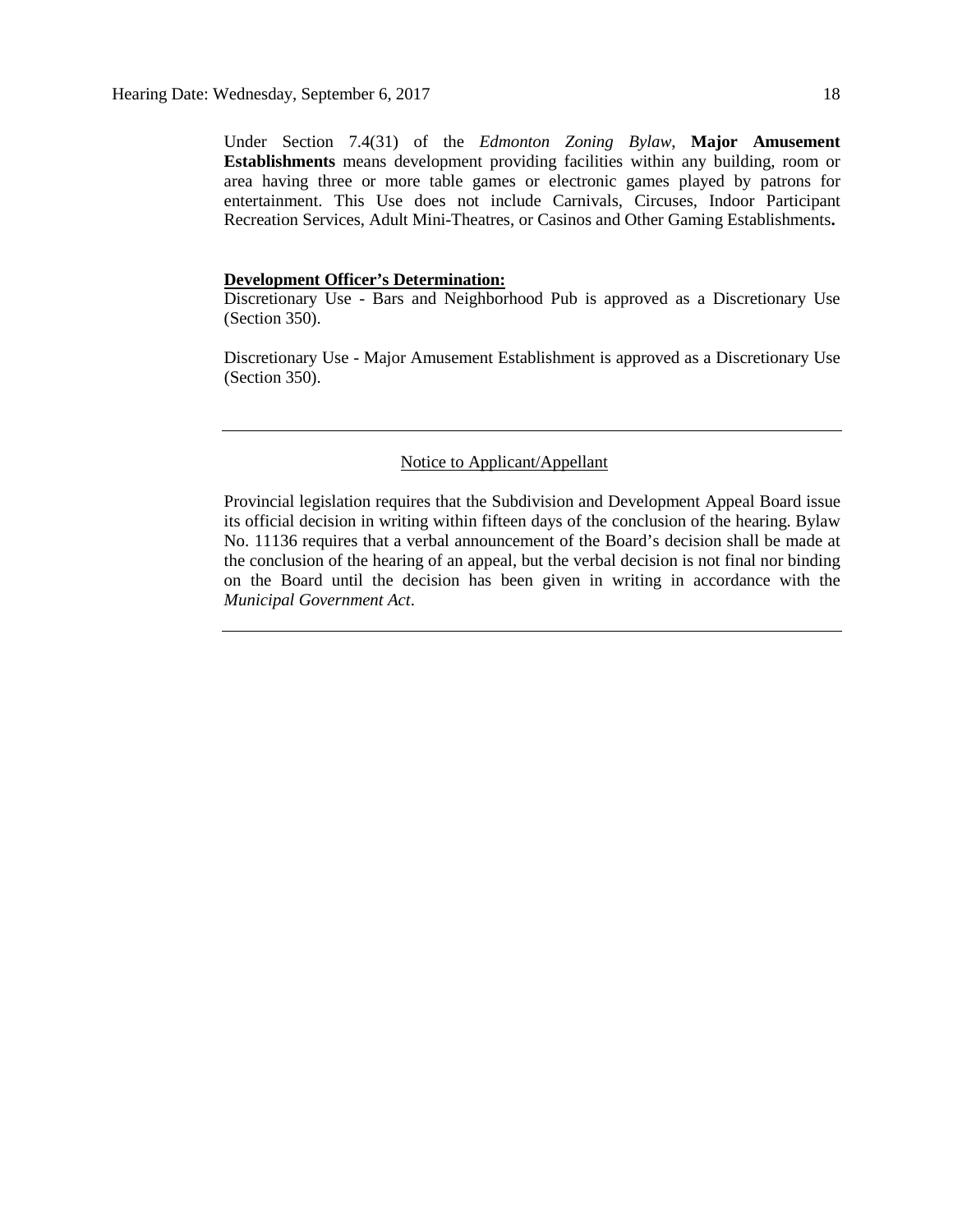| <b>mönton</b>                                                                                                     | Project Number: 252680475-001<br><b>Application Date:</b><br>MAY 26, 2017<br>Printed:<br>August 9, 2017 at 8:20 AM<br>$1$ of $2$<br>Page:                    |
|-------------------------------------------------------------------------------------------------------------------|--------------------------------------------------------------------------------------------------------------------------------------------------------------|
|                                                                                                                   | <b>Major Development Permit</b>                                                                                                                              |
| the limitations and conditions of this permit, of the Edmonton Zoning Bylaw 12800 as amended.                     | This document is a record of a Development Permit application, and a record of the decision for the undertaking described below, subject to                  |
| Applicant                                                                                                         | Property Address(es) and Legal Description(s)<br>15025 - 111 AVENUE NW<br>Plan 191KS Blk 14 Lot 1<br>Specific Address(es)<br>Building: 15025 - 111 AVENUE NW |
| <b>Scope of Permit</b><br>Major Amusement Establishment Use (14 sq.m of floor area)                               | To change a portion of Restaurant Use to a Bar and Neighbourhood Pub use (128 sq.m of public space, maximum 60 seats) and a                                  |
| <b>Permit Details</b>                                                                                             |                                                                                                                                                              |
| Class of Permit: Class B<br>Gross Floor Area (sq.m.): 142<br>New Sewer Service Required: N<br>Site Area (sq. m.): | Contact Person:<br>Lot Grading Needed?: N<br>NumberOfMainFloorDwellings: 0<br>Stat. Plan Overlay/Annex Area: (none)                                          |
| I/We certify that the above noted details are correct.<br>Applicant signature:                                    |                                                                                                                                                              |
| <b>Development Permit Decision</b><br>Approved                                                                    |                                                                                                                                                              |
|                                                                                                                   |                                                                                                                                                              |
|                                                                                                                   |                                                                                                                                                              |
|                                                                                                                   |                                                                                                                                                              |
|                                                                                                                   | $\sim 10^{-1}$                                                                                                                                               |
|                                                                                                                   |                                                                                                                                                              |
|                                                                                                                   | The permit holder is advised to read the reverse for important information concerning this decision.                                                         |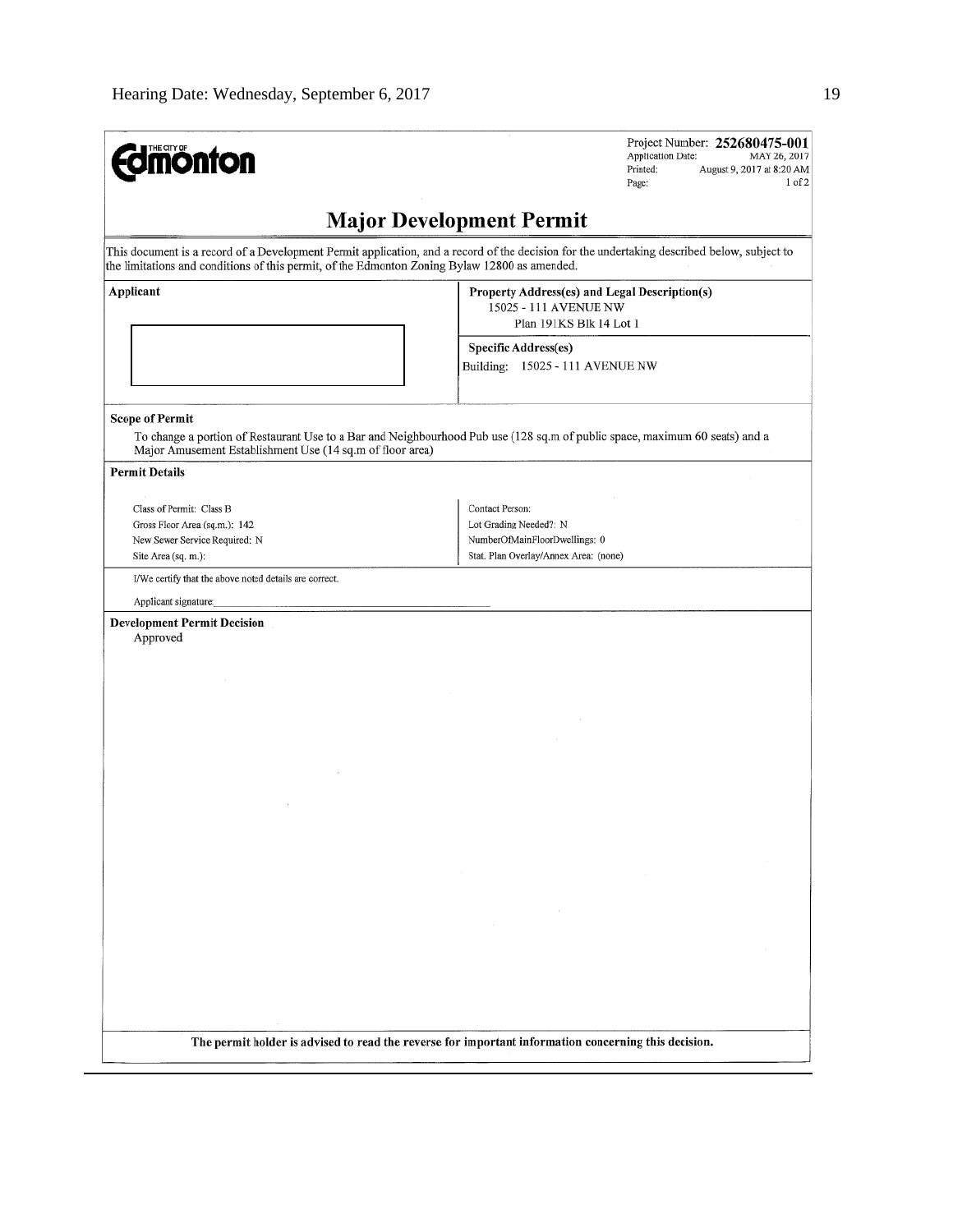| <b>nonfon</b>                                                                                                                                                                                                       |                                                                                                                                                                                                                                                                                                 |                                 |          | Project Number: 252680475-001<br>MAY 26, 2017<br>Application Date:<br>August 9, 2017 at 8:20 AM<br>Printed:<br>$2$ of $2$<br>Page:                                                                                                                                                                                                                                                                        |  |                                                                                                                                                                          |
|---------------------------------------------------------------------------------------------------------------------------------------------------------------------------------------------------------------------|-------------------------------------------------------------------------------------------------------------------------------------------------------------------------------------------------------------------------------------------------------------------------------------------------|---------------------------------|----------|-----------------------------------------------------------------------------------------------------------------------------------------------------------------------------------------------------------------------------------------------------------------------------------------------------------------------------------------------------------------------------------------------------------|--|--------------------------------------------------------------------------------------------------------------------------------------------------------------------------|
|                                                                                                                                                                                                                     |                                                                                                                                                                                                                                                                                                 | <b>Major Development Permit</b> |          |                                                                                                                                                                                                                                                                                                                                                                                                           |  |                                                                                                                                                                          |
|                                                                                                                                                                                                                     | <b>Subject to the Following Conditions</b><br>1) Any outdoor lighting for any development shall be located and arranged so that no direct rays of light are directed at any<br>adjoining properties, or interfere with the effectiveness of any traffic control devices. (Reference Section 51) |                                 |          |                                                                                                                                                                                                                                                                                                                                                                                                           |  |                                                                                                                                                                          |
| DEVELOPMENT SERVICES ADVISEMENTS:<br>1) Additional development permit review is required to increase the floor area and/or public space of the development.                                                         |                                                                                                                                                                                                                                                                                                 |                                 |          |                                                                                                                                                                                                                                                                                                                                                                                                           |  |                                                                                                                                                                          |
|                                                                                                                                                                                                                     |                                                                                                                                                                                                                                                                                                 |                                 |          |                                                                                                                                                                                                                                                                                                                                                                                                           |  | 2) This Development Permit is not a Business Licence. A separate application must be made for a Business Licence.<br>3) Signs require separate Development Applications. |
| information.                                                                                                                                                                                                        |                                                                                                                                                                                                                                                                                                 |                                 |          | 4) A Building Permit is Required for any construction or change in use of a building. For a building permit, and prior to the Plans<br>Examination review, you require construction drawings and the payment of fees. Please contact the 311 Call Centre for further                                                                                                                                      |  |                                                                                                                                                                          |
| as to the presence or absence of any environmental contaminants on the property.                                                                                                                                    |                                                                                                                                                                                                                                                                                                 |                                 |          | 5) The City of Edmonton does not conduct independent environmental checks of land within the City. If you are concerned about<br>the suitability of this property for any purpose, you should conduct your own tests and reviews. The City of Edmonton, in issuing<br>this Development Permit, makes no representations and offers no warranties as to the suitability of the property for any purpose or |  |                                                                                                                                                                          |
| easements that might be attached to the Site                                                                                                                                                                        |                                                                                                                                                                                                                                                                                                 |                                 |          | 6) An approved Development Permit means that the proposed development has been reviewed only against the provisions of the<br>Edmonton Zoning Bylaw. It does not remove obligations to conform with other legislation, bylaws or land title instruments such as<br>the Municipal Government Act, the ERCB Directive 079, the Edmonton Safety Codes Permit Bylaw or any caveats, covenants or              |  |                                                                                                                                                                          |
| accordance with Section 21.1 and 17.1)                                                                                                                                                                              |                                                                                                                                                                                                                                                                                                 |                                 |          | 7) Subject to the right of appeal the permit is NOT VALID until the required Notification Period expires (date noted below in                                                                                                                                                                                                                                                                             |  |                                                                                                                                                                          |
| Variances<br>Discretionary Use - Bars and Neighborhood Pub is approved as a Discretionary Use (Section 350).<br>Discretionary Use - Major Amusement Establishment is approved as a Discretionary Use (Section 350). |                                                                                                                                                                                                                                                                                                 |                                 |          |                                                                                                                                                                                                                                                                                                                                                                                                           |  |                                                                                                                                                                          |
| <b>Rights of Appeal</b><br>Amendment Act.                                                                                                                                                                           |                                                                                                                                                                                                                                                                                                 |                                 |          | This approval is subject to the right of appeal as outlined in Chapter 24, Section 683 through 689 of the Municipal Government                                                                                                                                                                                                                                                                            |  |                                                                                                                                                                          |
| Issue Date: Jul 19, 2017                                                                                                                                                                                            | Development Authority: CHAN, CALVIN                                                                                                                                                                                                                                                             |                                 |          | Signature:                                                                                                                                                                                                                                                                                                                                                                                                |  |                                                                                                                                                                          |
| Notice Period Begins: Jul 25, 2017                                                                                                                                                                                  |                                                                                                                                                                                                                                                                                                 | Ends: Aug 08, 2017              |          |                                                                                                                                                                                                                                                                                                                                                                                                           |  |                                                                                                                                                                          |
| Fees                                                                                                                                                                                                                |                                                                                                                                                                                                                                                                                                 |                                 | Receipt# | Date Paid                                                                                                                                                                                                                                                                                                                                                                                                 |  |                                                                                                                                                                          |
| Major Dev. Application Fee                                                                                                                                                                                          | <b>Fee Amount</b><br>\$271.00                                                                                                                                                                                                                                                                   | Amount Paid<br>\$271.00         | 04152419 | May 26, 2017                                                                                                                                                                                                                                                                                                                                                                                              |  |                                                                                                                                                                          |
| Total GST Amount:                                                                                                                                                                                                   | \$0.00                                                                                                                                                                                                                                                                                          |                                 |          |                                                                                                                                                                                                                                                                                                                                                                                                           |  |                                                                                                                                                                          |
| <b>Totals for Permit:</b>                                                                                                                                                                                           | \$271.00                                                                                                                                                                                                                                                                                        | \$271.00                        |          |                                                                                                                                                                                                                                                                                                                                                                                                           |  |                                                                                                                                                                          |
|                                                                                                                                                                                                                     |                                                                                                                                                                                                                                                                                                 |                                 |          |                                                                                                                                                                                                                                                                                                                                                                                                           |  |                                                                                                                                                                          |
|                                                                                                                                                                                                                     |                                                                                                                                                                                                                                                                                                 |                                 |          |                                                                                                                                                                                                                                                                                                                                                                                                           |  |                                                                                                                                                                          |
|                                                                                                                                                                                                                     |                                                                                                                                                                                                                                                                                                 |                                 |          |                                                                                                                                                                                                                                                                                                                                                                                                           |  |                                                                                                                                                                          |
|                                                                                                                                                                                                                     |                                                                                                                                                                                                                                                                                                 |                                 |          | The permit holder is advised to read the reverse for important information concerning this decision.                                                                                                                                                                                                                                                                                                      |  |                                                                                                                                                                          |
|                                                                                                                                                                                                                     |                                                                                                                                                                                                                                                                                                 |                                 |          |                                                                                                                                                                                                                                                                                                                                                                                                           |  |                                                                                                                                                                          |